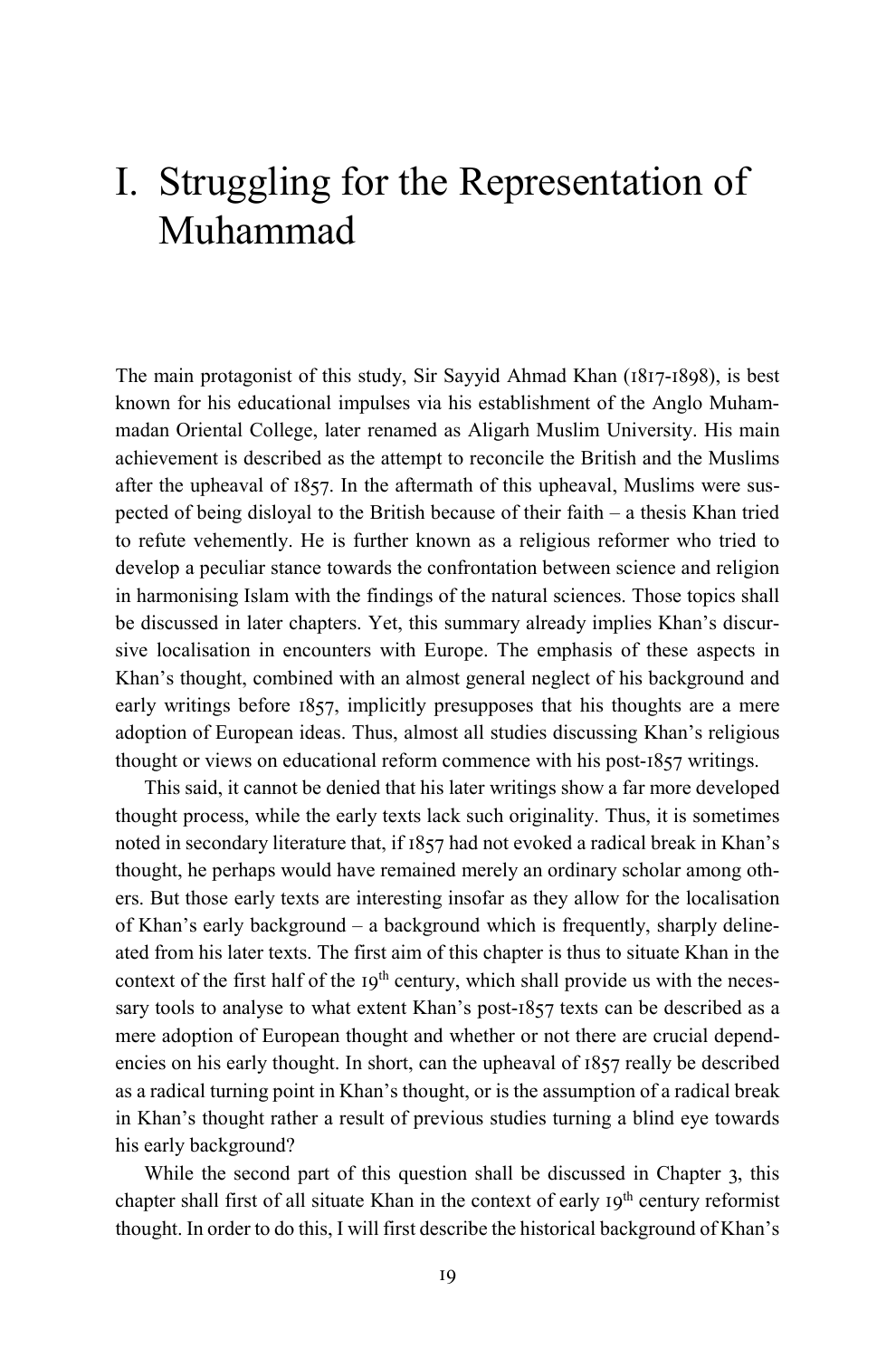religious ideas in his first phase. The main focus will be on three texts: a short biography of Muhammad, *Jilāʾ al-qulūb* (1842); his *Kalimat al-Ḥaqq* (1849), a discussion of the Sufi practice of *pīrī-murīdī* (teacher-student relationship); and his *Rāh-i sunnat aur radd-i bidʿat* (1850), a discussion of the concept of *bidʿat*, i.e. the rejection of religious innovations and their inadmissibility. These works shall provide a picture of Khan's situation within the context of early 19th century religious discourse. I will focus on his stance regarding the increasing dispute over positioning the role of Muhammad, as well as his views on historiography relevant to this issue.

## 1. Early Reformist Tendencies in South Asia

The first reformist tendencies in South Asia are usually associated with Shah Waliullah (1703-62). As son of the founder of the *Madrasah Rahīmīyah*, he was born in a time of steady decay of the Mughal empire. The reign of Aurangzeb (d. 1707), the last influential sovereign of the Mughal empire, was followed by several successive quarrels with only short-lived periods of rule. The sovereigns were incapable of preventing a disintegration of the empire into several *de facto* independent, regional states. Furthermore, the area of Maharashtra was lost to the expanding Marathas. The empire was then struck by Afghan invasion and the Sikhs' in-crease of power in the Punjab.<sup>[1](#page-1-0)</sup>

In this situation of political decay and a loss of power for the Muslim state, Shah Waliullah developed a reformist approach emphasising the responsibility of the individual Two important facets of his biography influenced this perspective: on the one hand, his and his family's Sufi-orientation and, on the other hand, the influence of his travel to the Hijaz, from which he returned in 1733. After his return, he fundamentally restructured the curriculum of the Madrasah, which had hitherto had a rational focus (*maʿqūlāt*), that is, an inclination to disciplines significantly influenced by ancient Greek philosophy. Books on logic and theological philosophy were therefore replaced by an emphasis on the study of the Quran and the traditions of the Prophet. The rationalist focus was replaced by a focus on tradition (*manqūlāt*).[2](#page-1-1)

<span id="page-1-1"></span><span id="page-1-0"></span>1

<sup>1</sup> Malik: *Islam in South Asia*, 211-5.

<sup>2</sup> Ibid., 201.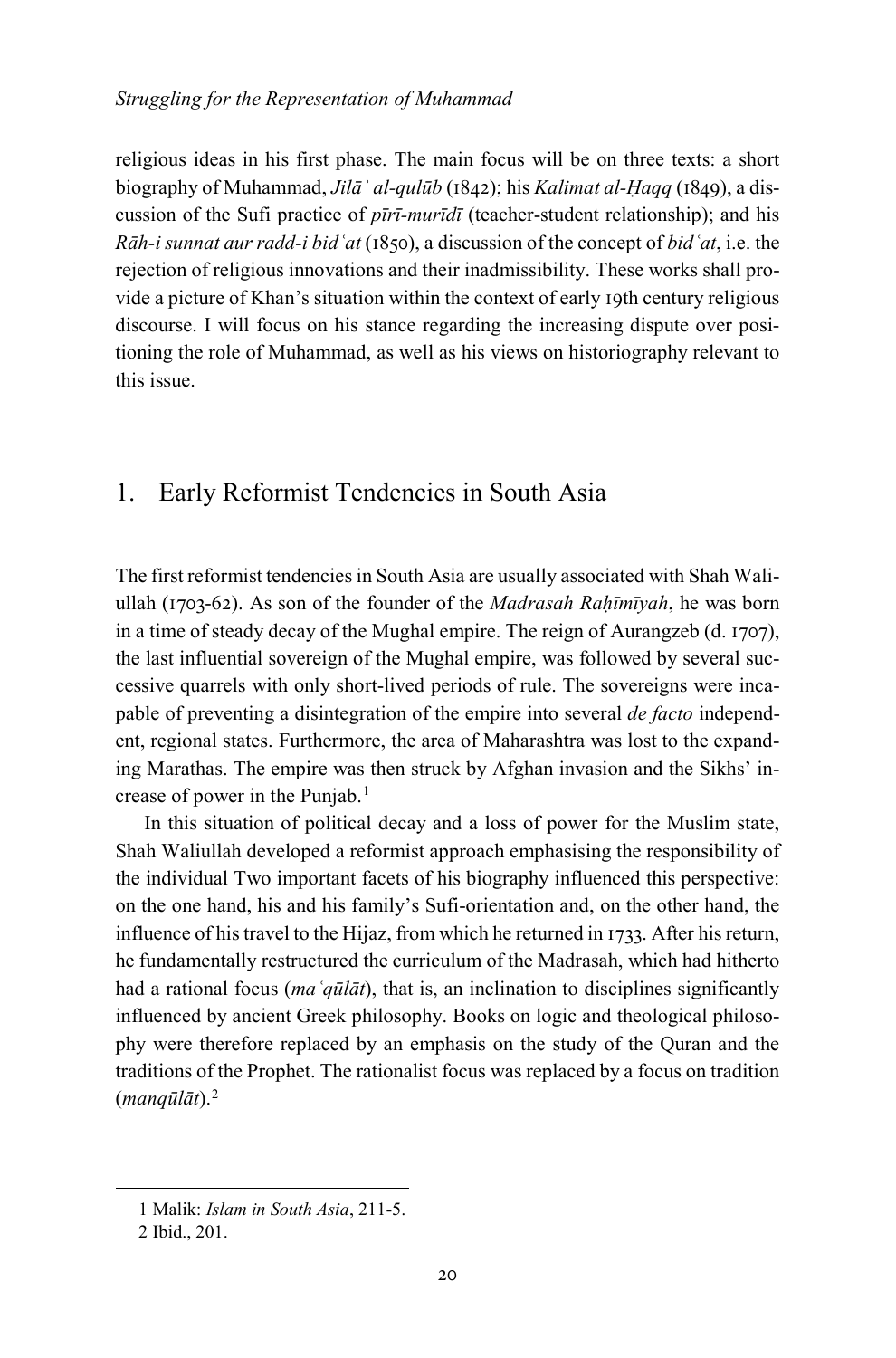His reforms are often equated with and reduced to an influence of Wahhabism. Although an impact of his travel to the Hijaz cannot be denied, this assertion appears to be rather a continuation of British nomenclature, as Jamal Malik argues:

[T]he movement was given a religious colour much later and that too in India only. This happened when Europeans began documenting the doctrines of Arabic Wahhabiyya, considering both this and the Indian variety to be pan-Islamic and a political opposition. […] Subsequently, "Wahhabi" mutated into a religious concept and was transplanted into the Arabian landscape.<sup>[3](#page-2-0)</sup>

Instead, Malik argues that Shah Waliullah's project was a conciliatory effort made between the different tendencies within Islam:

[S]hah Wali Allah […] considered his mission to integrate various fragmented and contradictory articulations of Muslim history of ideas. He looked for a way to bring together the deliberations of philosophers, theologians, and mystics.[4](#page-2-1)

Shah Waliullah's stance towards Sufism was therefore ambivalent. He considered himself a Sufi and was initiated to several Sufi orders. But, at the same time, he denounced what he saw as excesses of Sufi practices. In particular, the "excessive veneration of the saints and the cult at their graves" was a thorn in the side.<sup>[5](#page-2-2)</sup> The main purpose of his critique was to transfer the responsibility of "Muslim behaviour" to the individual and to deny the necessity of "an intermediary on the path to God and for a life pleasing to Him."[6](#page-2-3)

In a similar vein, his abandonment of rational learning in the curriculum of the Madrasah must also be read as an emphasis on individual behaviour. Shah Waliullah perceived rational knowledge as merely preliminary and auxiliary to the revealed knowledge of the *shariat*. Only the *shariat*'s divine origin could guarantee definitive knowledge. Malik recognises this argument as Shah Waliullah's demand for more individual responsibility on a religious basis: merely speculative knowledge of God or mystical love, as provided by the rational approach of *maʿqūlāt*, is replaced by an emphasis on moral behaviour and action. This challenged established authorities and conferred religious responsibility to the individ- $ual.<sup>7</sup>$  $ual.<sup>7</sup>$  $ual.<sup>7</sup>$ 

Francis Robinson describes this abandonment of the religious scholars' monopoly as an effort to create a substitute for the declining Mughal empire, which

<span id="page-2-0"></span><sup>3</sup> Ibid., 256.

<span id="page-2-1"></span><sup>4</sup> Ibid., 200f.

<span id="page-2-2"></span><sup>5</sup> Pernau: *Ashraf into Middle Classes*, 50.

<span id="page-2-3"></span><sup>6</sup> Ibid., 50.

<span id="page-2-4"></span><sup>7</sup> Malik: *Islam in South Asia*, 201f.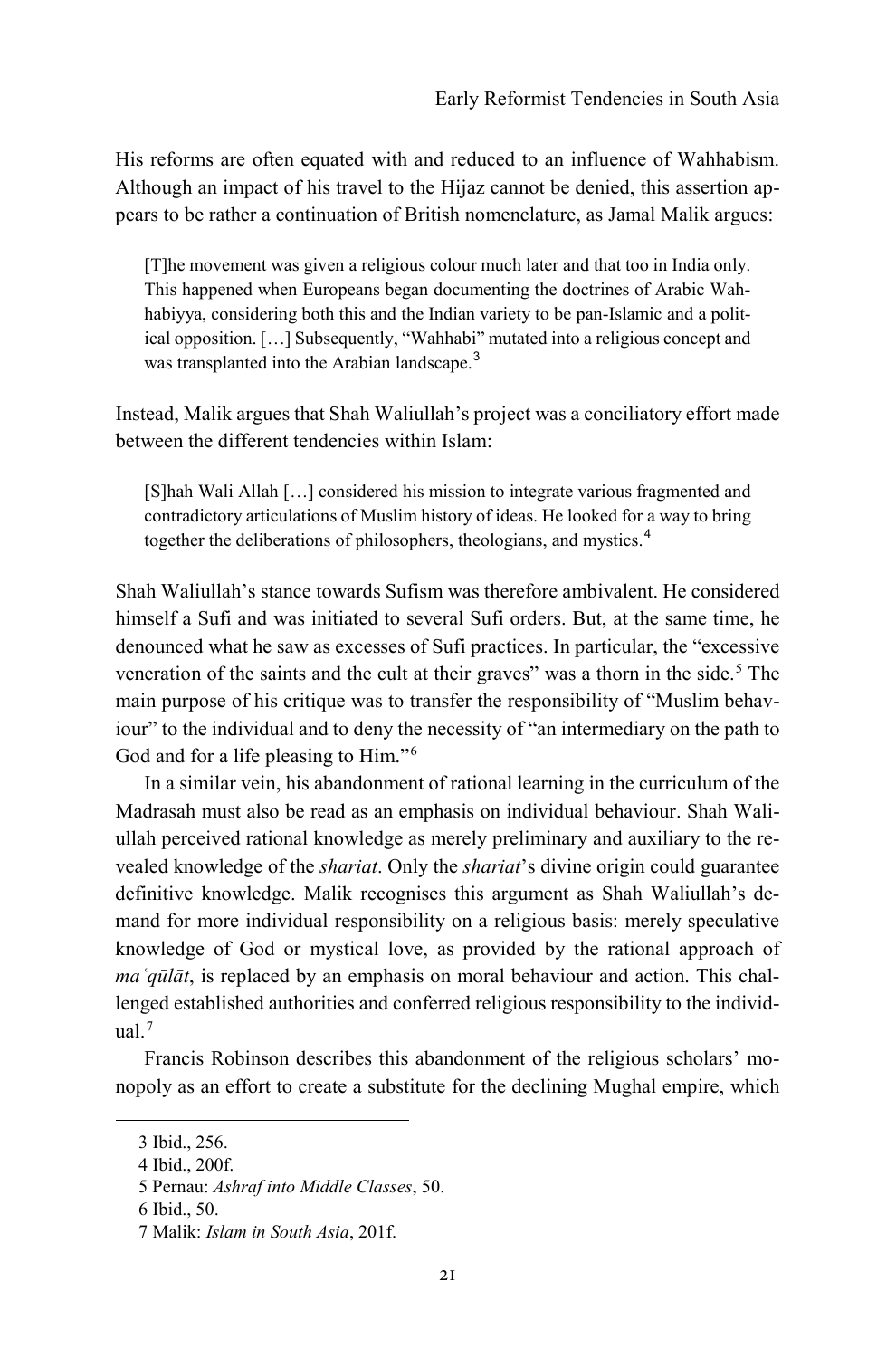had hitherto maintained a Muslim identity. When the Mughals increasingly lost power, their weakened state was incapable of preserving this identity:

If Islam could no longer be supported by the swords of Muslim princes, it could now be supported by the enhanced religious understanding of Muslims themselves.<sup>[8](#page-3-0)</sup>

Shah Waliullah and his sons, who continued their father's mission, thus emphasised individual responsibility. Religion experienced a shift from a focus on the hereafter to a focus on this world. The lack of a state capable of preserving Muslim identity had to be overcome by educating the individual. The individual had to be equipped with sufficient knowledge of his faith.<sup>[9](#page-3-1)</sup> The underlying fear of the religious scholars was a renunciation of Islam:

[W]ithout power they [i.e. the *ʿulamāʾ*] were fearful of Islam. They were apprehensive that the community, the vast majority of whom were converts from Hinduism, might slip back into the maw of Hindu India. […] They were frightened because there was no legitimate power to put the holy law of Islam, the *sharia*, into operation. Their answer to this was better religious knowledge. Muslims should know, much more clearly and much more certainly than before, how to behave as Mus- $lims.10$  $lims.10$ 

Two factors played a crucial role in executing this mission: translation and print. The former had already been begun by Shah Waliullah, who had prepared a translation of the Quran in Persian. This first step was continued by his sons. His eldest son, Shah Abdul Aziz (1746-1824), who assumed responsibility of the Madrasah Rahīmīyah after his father's death, prepared a new translation of the Quran in Urdu. Furthermore, in the first half of the 19<sup>th</sup> century, several compendia, short treatises and pamphlets on religious topics, were penned.

But all this would not have come to fruition if printing technology had not been utilised. Only print permitted the authors to reach a wider audience. Printing had already been known since the  $15<sup>th</sup>$  century in the Islamic world and had also been made applicable to the Arabic script. This innovation, however, presented the printer with difficulties: in its cursive script, Arabic letters have different forms depending on their position. Still, the Quran had been printed in the  $15<sup>th</sup>$  century in Italy and Christians in Syria had by this time used print for Arabic texts. Robinson ascribes this reluctance of Muslim scholars to print to the traditionally oral trans-

<span id="page-3-2"></span><span id="page-3-1"></span><span id="page-3-0"></span><sup>8</sup> Francis Robinson: *Islam and Muslim History in South Asia* (New Delhi: Oxford University Press, 2001), 77.

<sup>9</sup> Pernau: *Ashraf into Middle Classes*, 60; Robinson: *Islam and Muslim History*, 77, 105.

<sup>10</sup> Robinson: *Islam and Muslim History*, 76.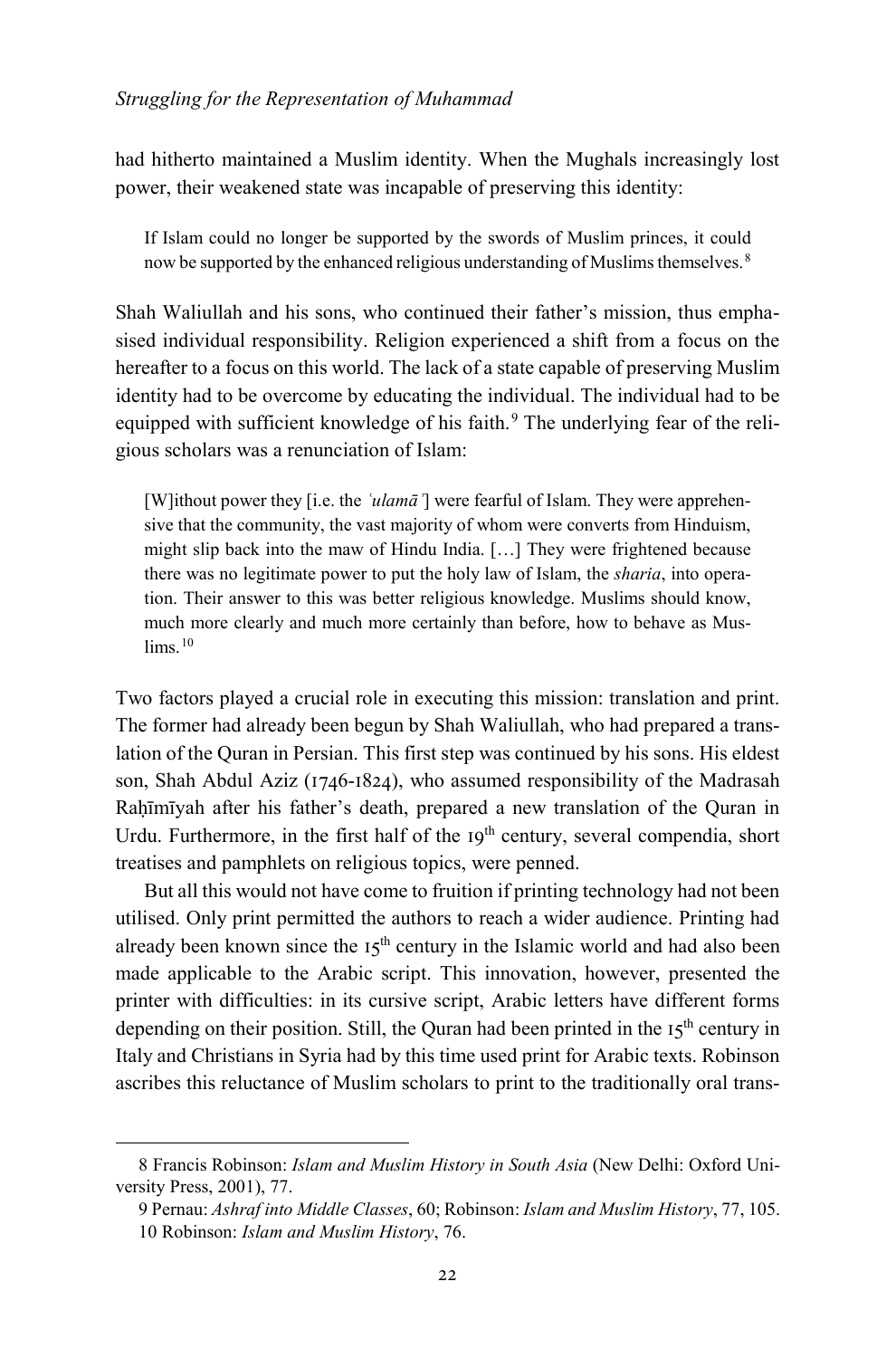mission of the Quran, which came to be perceived as divinely ordered: many Muslims associated printing with *kufr*. Robinson mentions the example of one "printing press operated by Muslims in Istanbul in the 1730s and 1740s [which] aroused so much opposition that it had to be closed down."[11](#page-4-0)

According to Robinson, the tradition of oral transmission also significantly affected the entire educational system. As with the first texts of the Quran, which were a mere aid to memory, books taught in *madrasas* were often written in rhyming prose to also aid the memory. The reading of books was always supervised by a teacher, who would eventually give his authorisation (*ijāzah*) to the pupil:

The completion of the study of the book would involve a reading back of the text with an explanation. If this was done to the teacher's satisfaction, the pupil would then be given an *ijaza*, a licence to teach the text.<sup>[12](#page-4-1)</sup>

Education and the transmission of texts were controlled by religious scholars, and only with their authorisation was one allowed access to the texts. With this in mind, Muslim scholars' reluctance over printing becomes more reasonable, as the multiplication of texts and uncontrolled access to them radically opposed the es-tablished system of education.<sup>[13](#page-4-2)</sup>

However, in the early  $19<sup>th</sup>$  century, the situation changed significantly. The Mughals as well as the princely states of Avadh etc. remained only nominally sovereign. In fact, the East India Company had firmly established its power in North India. Muslims had to face the loss of their former elitist position and were confronted with a competition with Hindus under a foreign rule. Furthermore, confrontation with Christian missionaries gradually increased.

The *ʿulamāʾ* realised that the loss of a Muslim state, which maintained the Muslim character of society, could only be answered with a general transmission of religious knowledge. While this knowledge had formerly been controlled by the *ʿulamāʾ* themselves, the new state of affairs required a general transfer of responsibility to the individual. Although the *ʿulamāʾ* had to face a significant loss of influence, as virtually any "Ahmad, Mahmud or Muhammad" was now able to read the Quran in Urdu and several other regional languages, this abandonment of their monopoly for the sake of the individual prepared in religious matters was the lesser of the two evils.<sup>[14](#page-4-3)</sup> Otherwise, an entire loss of control was threatening:<sup>[15](#page-4-4)</sup>

- <span id="page-4-2"></span>13 Ibid., 73.
- <span id="page-4-3"></span>14 Ibid., 80.

<span id="page-4-1"></span><span id="page-4-0"></span><sup>11</sup> Ibid., 69.

<sup>12</sup> Ibid., 71.

<span id="page-4-4"></span><sup>15</sup> Ibid., 75-77.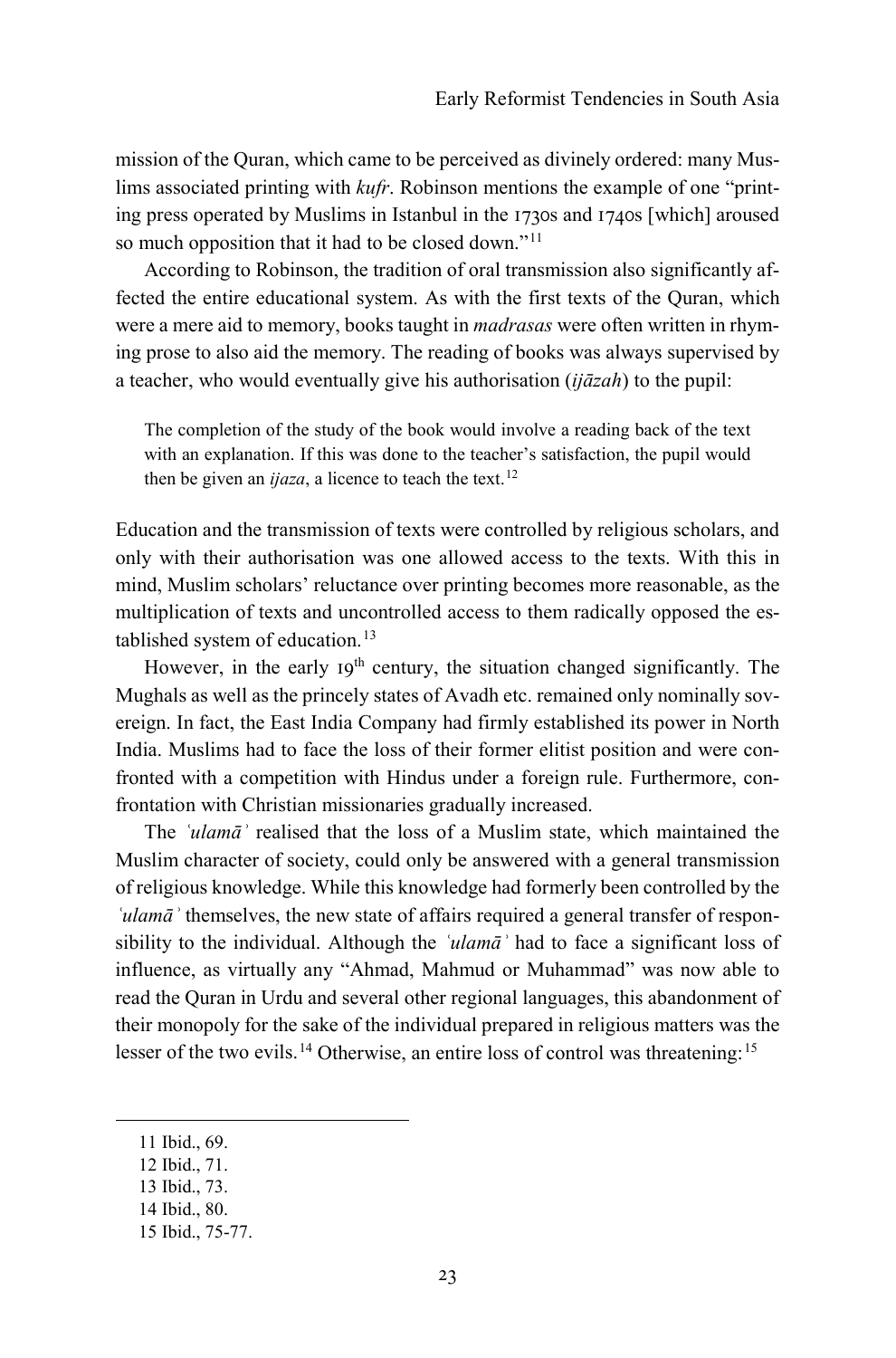But, ironically, while print enabled the *ulema* to extend their influence greatly in public affairs, it also seriously damaged the roots of their authority. By printing the Islamic classics […] and by translating them into the vernaculars they undermined their authority; they were no longer necessarily around when the book was read [...]; their monopoly over the transmission of knowledge was broken.<sup>[16](#page-5-0)</sup>

The importance of the Prophet Muhammad increased extensively in this context as the perfect symbol for an exemplary Muslim life. Already, Shah Waliullah and his sons had called for a return to authentic Islam. History was perceived as a continuous distancing from the time of the Prophet, thus increasing the threat of deviation from the perfect model and *bidʿat*, the innovation of practices or doctrines in opposition to the Quran and the tradition of the Prophet. There were many such issues in the view of these early reformers. Thus, they propagated the study of the Quran and *ḥadīs̱* as a crucial means to restoring original Islam.

This restoration is often described, with reference to Shah Waliullah, as a purgation of Hindu influences in Islam. However, as Pernau argues, such communal distinctions were not the core issue. The early reformers, rather, challenged the excesses of Sufism and the veneration of saints. Instead, their admonition of Muslims to adhere to the prescriptions of their faith or the refutation of Shiites was at the forefront.<sup>[17](#page-5-1)</sup>

Muhammad obtained a crucial role in this project, as he was demythologised and humanised. An entire genre of biographies of Muhammad flourished. While earlier biographies had focused on his miracles and the supernatural aspects of his life, early 19<sup>th</sup> century biographies emphasised his human character. Aspects of how to live the life of a good Muslim came to the forefront and human virtues were consistently pointed out. Muhammad's biography appears to be utilised to "project unto him [an] image of a perfect human self – a perfect, twentieth century, educated Muslim middle class self."[18](#page-5-2)

In the following section, I will examine Khan's early writings and attempt to read them in the context of early reformist approaches in South Asia. For this purpose, three texts written in the time between 1842 and 1850 shall be considered in order to excavate Khan's intellectual background.

<span id="page-5-1"></span><span id="page-5-0"></span><sup>16</sup> Ibid., 80.

<sup>17</sup> Pernau: *Ashraf into Middle Classes*, 48-51.

<span id="page-5-2"></span><sup>18</sup> Robinson: *Islam and Muslim History*, 96.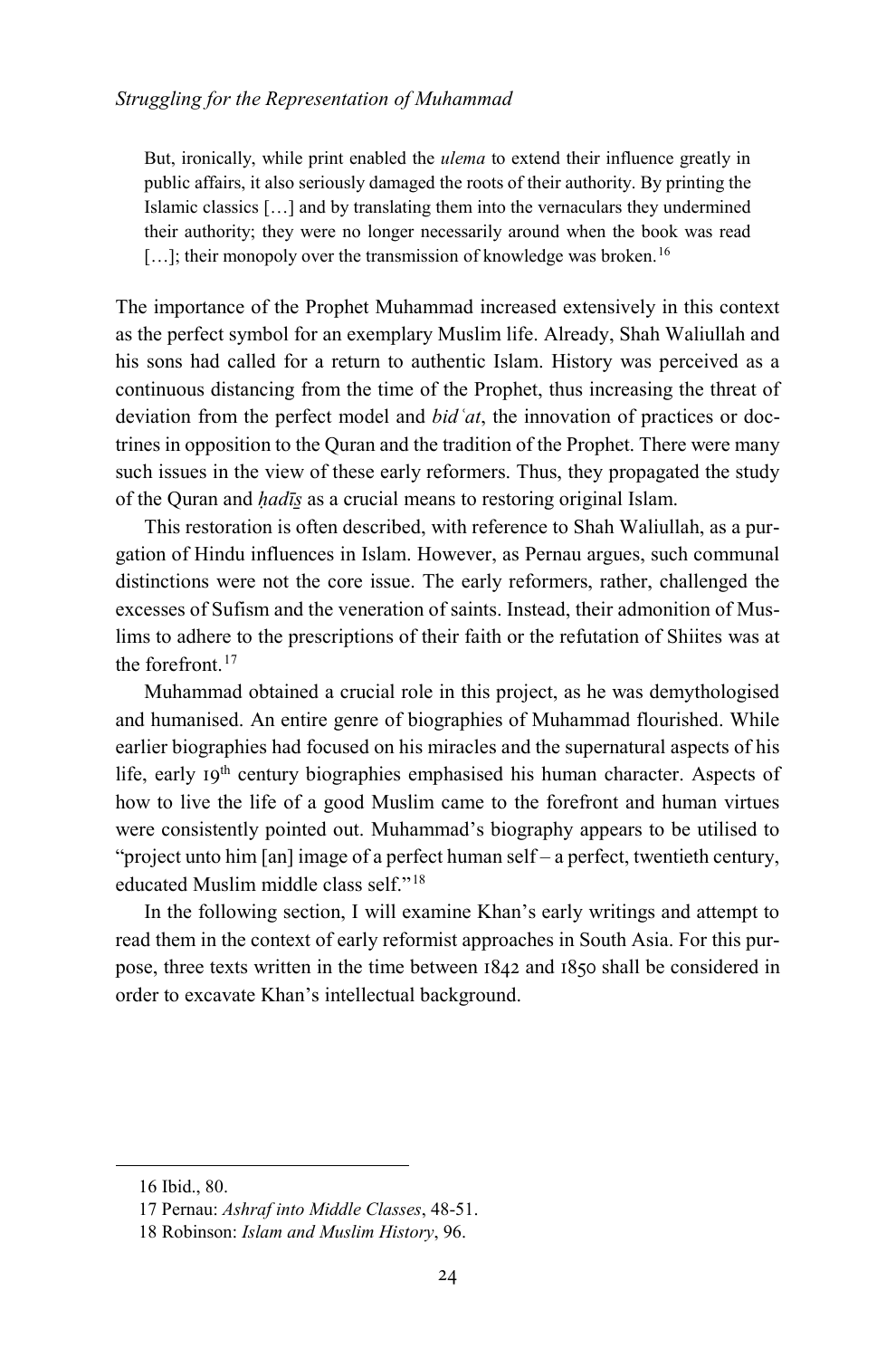# 2. Restoration – Sir Sayyid Ahmad Khan and his Early Writings

In his comprehensive study, *Sayyid Ahmad Khan: A Reinterpretation of Muslim Theology*, Troll distinguishes four major phases in Khan's work. These phases have been referred to in the present study – however, Troll's third phase shall be termed a transitional phase. Troll's study provides a well-researched perspective on the development of Khan's thought, given that most studies discussing Khan and his texts reduce him merely to his last and most influential phase from the 1870s onwards – the period after his return from England, whereupon he initiated the publication of the journal *Tahzīb al-Ahlāq* that would become his and his companions' platform for circulating their reformist ideas. In this period, the relation between science and religion became Khan's main concern. The texts penned in this phase had perhaps the most lasting impact and discussed the burning issues of his time, which still have not been concluded and remain under discussion today.<sup>[19](#page-6-0)</sup>

Nevertheless, it is absolutely vital to trace the gradual development of Khan's thought if one wants to thoroughly study him, as his last phase cannot be understood without the preceding phases. The most sophisticated thought from his last phase must not be imagined as a sudden break or novel inspiration, but seen as a gradual and tedious development of earlier conclusions. Although Troll is aware of this need and aims to depict the steps of this development, he gives an emphasis to Khan's post-Mutiny development, which he seems to perceive as an incisive turning point. Khan's reviews of some of his early writings from 1878 and 1880, which suggest a renunciation of his early convictions, seem to reinforce Troll's assertion. He then merely lists and concisely summarizes the texts Khan penned before 1857.[20](#page-6-1)

Even though the drastic changes in the aftermath of 1857 cannot be denied, one must not forget that Khan lived half of his life before the *Mutiny*. Although 1857 compelled Muslims to eventually realise the decline of the Mughal empire and obliged them to come to terms with British rule, Khan's thought must not be misunderstood as a radical break from earlier conclusions, but rather as a rethinking and adaption of his convictions.

<span id="page-6-0"></span><sup>19</sup> Significantly, many of the topics Khan discussed appear also in contemporary discourse. Frequently, even much reminiscent responses are posed in contexts wherein a reference to Khan may not be acknowledged, as he would be perceived as standing outside of "orthodox" Islam. However, this assertion would require much scrutiny of a vast amount of contemporary material, which cannot be accomplished within the scope of this project. Cf. Chapter 3 for concrete examples.

<span id="page-6-1"></span><sup>20</sup> Troll: *Sayyid Ahmad Khan*, 37.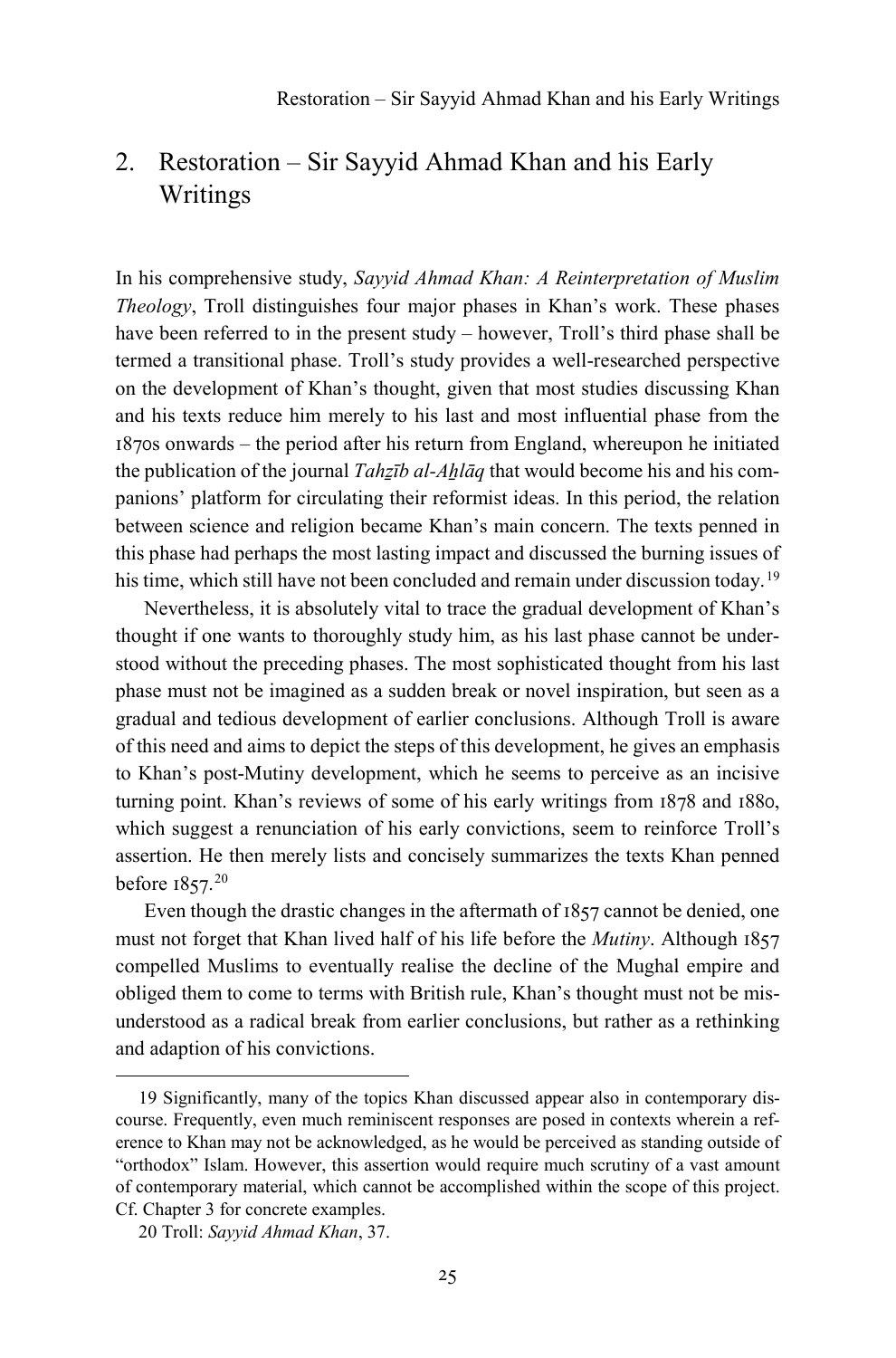Without doubt, Khan breaks with several ideas he had supported in the past. But can this be perceived as a total break? Are his early writings irrelevant to understanding the post-1857 Khan, as Troll seems to suggest in only marginally mentioning them? In this chapter and in Chapter 3, I will aim to refute the assertion of a total break and the reduction of Khan to his later texts. I will instead evince crucial continuities in Khan's thought, including a discussion of his pre-Mutiny writings.

As representative texts of his early phase, I will refer primarily to his biography of Muhammad, *Jilāʾ al-qulūb*, and to his discussion on *pīrī-murīdī*, *Kalimat alḥaqq*, as well as his discussion on *bidʿat*, *Rāh-i sunnat aur radd-i bidʿat*. In Chapter 3, I will contrast these texts with his second and far more influential biography of Muhammad: *Al-H̱ut̤bāt al-Aḥmadīyah*.

### 2.1 *Jilāʾ al-qulūb*

Khan had penned several texts in his early phase, taking on mostly historical but also scientific topics. His most famous books are perhaps the voluminous *Ās̱ār aṣṣanadīd* (1846), a study of historical sites of Delhi, and his edition of the *Āʾīn-i Akbarī* (1855).<sup>[21](#page-7-0)</sup> *Jilā al-qulūb* (1842) is Khan's first work with explicitly religious aspirations. In his review of this text, Khan mentions that it was written for *maulūd*-gatherings, which were held on the twelfth day of any month to remember the Prophet Muhammad. According to the review, numerous pamphlets on the life of Muhammad were published in this time. Unsatisfied by these and critical of their use of unreliable sources and myths, Khan thus aimed to present a biography of Muhammad that was based on only reliable traditions.<sup>[22](#page-7-1)</sup>

The *Jilā al-qulūb* is divided into several sections on different aspects of the life of Muhammad. After a short introduction with poems of praise, Khan very concisely describes the most important stages of Muhammad's life. With great fervour, he describes events which accompanied and announced Muhammad's birth: the palace of the King of Persia shook and the holy flame of the Zoroastrians, which had been constantly burning for a thousand years, was extinguished.<sup>[23](#page-7-2)</sup> He then concisely lists the most important events in Muhammad's life, among them being the revelation of the Quran, the *miʿrāj*, Muhammad's travel to heaven, and

<sup>21</sup> Ibid., 36, 40.

<span id="page-7-2"></span><span id="page-7-1"></span><span id="page-7-0"></span><sup>22</sup> Sir Sayyid Ahmad Khan: *Maqālāt-i Sar Sayyid*, ed. Muḥammad Ismāʿīl Pānīpatī (Lāhaur: *Majlis-i Taraqqi-i Adab*, 1962), Vol. VII, 31. Cf. also Tauqīr ʿĀlam Falāḥī: *Sar Sayyid kā dīnī šuʿūr* (ʿAlīgaṛh: ʿAlīgaṛh Muslim Yūnivarsiṭī Pres, 2005), 98f.

<sup>23</sup> Ibid., 7.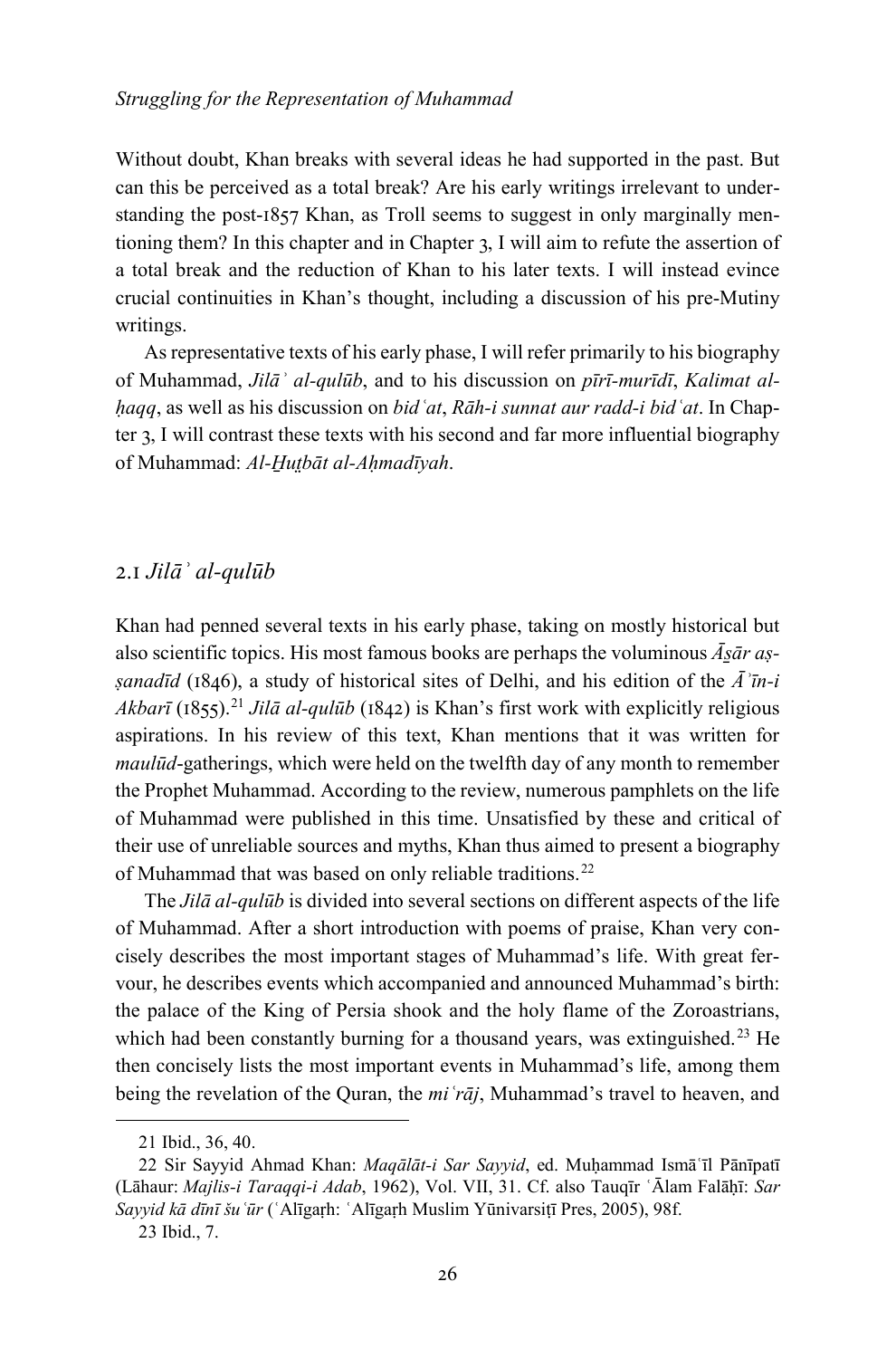the *hijrat* from Mecca to Medina. Significantly, Khan gives only a very abridged description of Muhammad's life, which rather resembles a mere enumeration, without discussing the context or implications of the separate events.<sup>[24](#page-8-0)</sup>

Furthermore, in a later section, Khan describes various aspects of Muhammad's conduct and behaviour: he describes the beauty of his appearance and style of clothing. His behaviour with friends and foreigners is depicted. An entire section is dedicated to the miracles accomplished by Muhammad: in the first place, Khan mentions the Quran as the most important miracle, but also the splitting of the moon (*šaqq al-qamar*) and other smaller miracles. Khan closes the biography with a lengthy description of Muhammad's farewell-pilgrimage (*hujjat al-vidā* ) and a final poem. The *ḥajj* is described in some detail, as Khan ends with Muham-mad's death <sup>[25](#page-8-1)</sup>

It shall suffice here to merely list the topics addressed by Khan in this very short biography. He himself does not discuss any details which would have stood out in the time of publication. I am more interested, rather, in localising Khan in the context of his time. In a time when Persian was still the language of the learned – despite its removal as the official language by the British in 1835 – Khan's choice of Urdu as the language of his biography, in addition to its unadorned style, suggest Khan's assertion that the *Jilāʾ al-qulūb* be read in the context of an increasing emphasis on Muhammad as the role model of a pious Muslim life.

It is uncertain, however, if Khan's biography of Muhummad, the first of his religious writings, can already be assigned to the reformist sphere around Shah Waliullah and his sons, as seen with his subsequent works. In his review of the *Jilāʾ al-qulūb*, Khan's view on his positions in the biography suggests a further differentiation from his early phase's writings:

When I became stricter [*ziyādah-tar puhtagī*] in terms of religious matters [*mazhabī masāʾil*] and leaned more towards those doctrines which are called Wahhabism [*vahhābīyat*[26](#page-8-2)], I began to perceive *maulūd*-gatherings as *bidʿat*. [27](#page-8-3)

<span id="page-8-0"></span>-

<span id="page-8-3"></span>27 Ibid., 32.

<sup>24</sup> Ibid., 22f.

<sup>25</sup> Ibid., 23-29.

<span id="page-8-2"></span><span id="page-8-1"></span><sup>26</sup> Interestingly, Khan designates himself here as Wahhabi, a highly problematic term in the South Asian context. As has been remarked with reference to Malik, this category has been applied by the British without discrimination for South Asia as well as for the Arabian Peninsula, assuming their equity. This notion seems to have entered South Asian Muslim discourse, as Khan adopts the category of Wahhabi and applies it to himself from the retrospective perspective of his reviews of the late 1870s.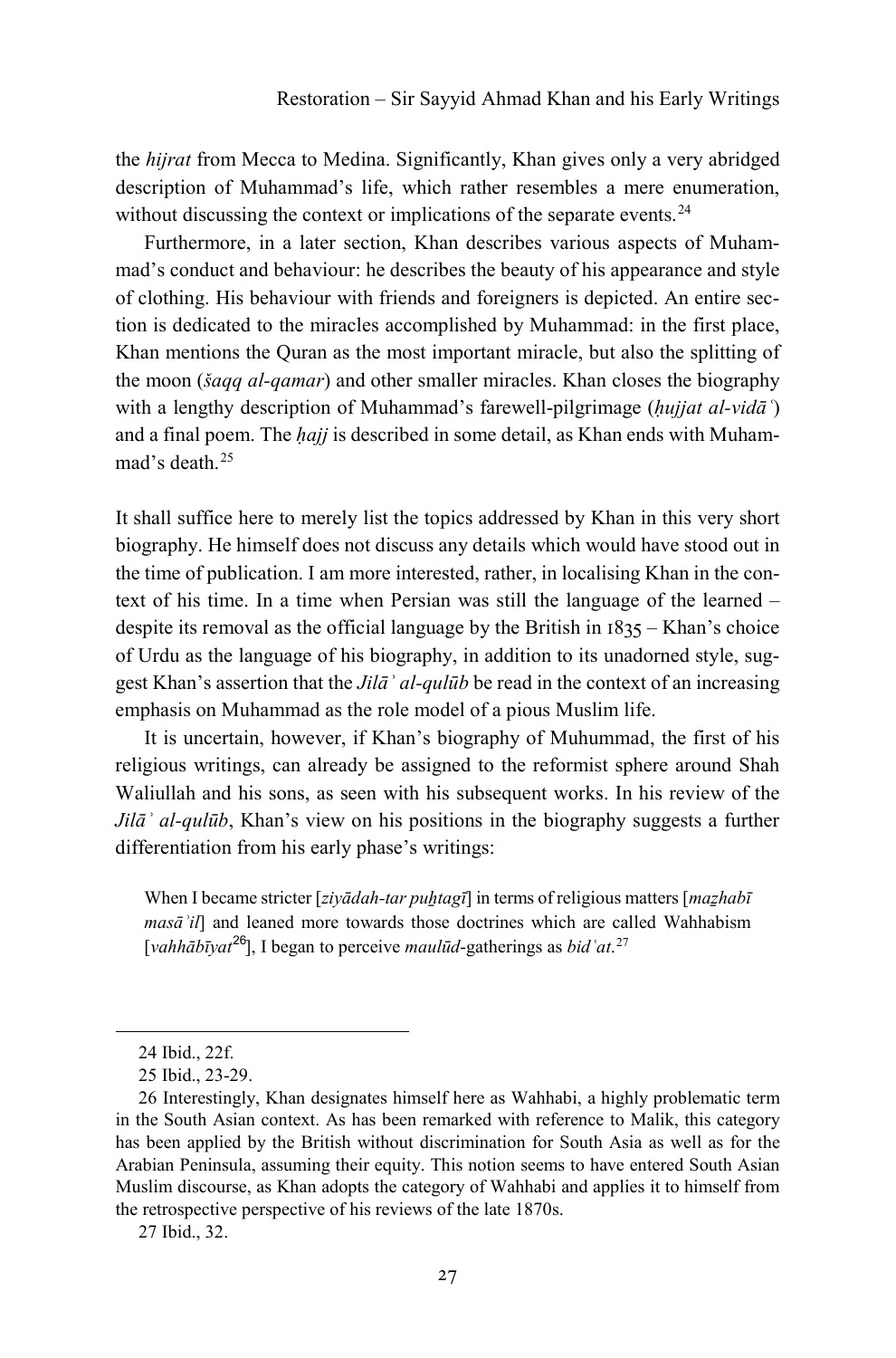In the time after the publication of the *Jilāʾ al-qulūb*, Khan began to more thoroughly study Islam and also to perceive the *maulūd*-gatherings as inappropriate gatherings not in conformity with Islam. He does not elucidate whether he only refrained from such gatherings or if he also renounced the views on Muhammad's life described in his *Jilāʾ al-qulūb*. Although he disavows the statements of this early biography in his review, this departure seems to be a later opinion, reflecting his perspective at the time when he wrote his second biography. Despite his initial intention of presenting a biography based only on reliable sources, he subsequently realised that his own biography was equally based on unreliable material.<sup>[28](#page-9-0)</sup> During his pre-Mutiny phase, Khan apparently did not have this view. Thus, strictly speaking, even his early phase cannot be described as a homogeneous phase, but can already be divided into internal gradations.

Still, it cannot be determined with certainty whether he wrote his *Jilāʾ al-qulūb* in support of the reformist sphere or whether these writings are merely an expression of the societal context that increasingly emphasised the role of Muhammad as exemplary for Muslim life. In any case, Khan here engaged his at-first-glance unspectacular biography in the increasing debate on the role of Muhammad and tried to detach excessive attributions from his persona. Muhammad is described in the work as a rather humanised individual, although Khan does not deny his ability to work miracles. Khan's conception of reliability here has to be distinguished from his later stance towards miracles: while his critical perspective in *Jilāʾ* seems to be restricted to the denial of unreliable sources – specifically regarding their status in *hadīs*-criticism – his later view was instead directed by his effort to exclude any supernatural tradition. Thus, his early perspective did not disregard miracles in general, but only those which were based on untrustworthy traditions. Thus, the most striking point of his *Jilāʾ* is not its stance towards miracles. This short biography has to be read rather in the context of the  $18<sup>th</sup>$  and early 19<sup>th</sup> century instead of taking science as a point of reference, which acquired a prevalent position only in the second half of the 19<sup>th</sup> century in northern South Asia. By contrast, Khan seems to refer here to perceptions of Muhammad which conferred him a superhuman status.

In Sufi traditions, Muhammad acquired a superhuman status and is ascribed a pre-eternal existence as light (*nūr Muḥammadīyah* or *nūr-i Muḥammadī*).[29](#page-9-1) Anne-

<sup>28</sup> Ibid.

<span id="page-9-1"></span><span id="page-9-0"></span><sup>29</sup> Khan himself mentions that "through Muhammad's perfect beauty, the world became enlightened/illuminated [*munavvar*]" (Ibid., 7). Yet, he does not further elaborate nor base his biography on this assertion as a fundamental doctrine.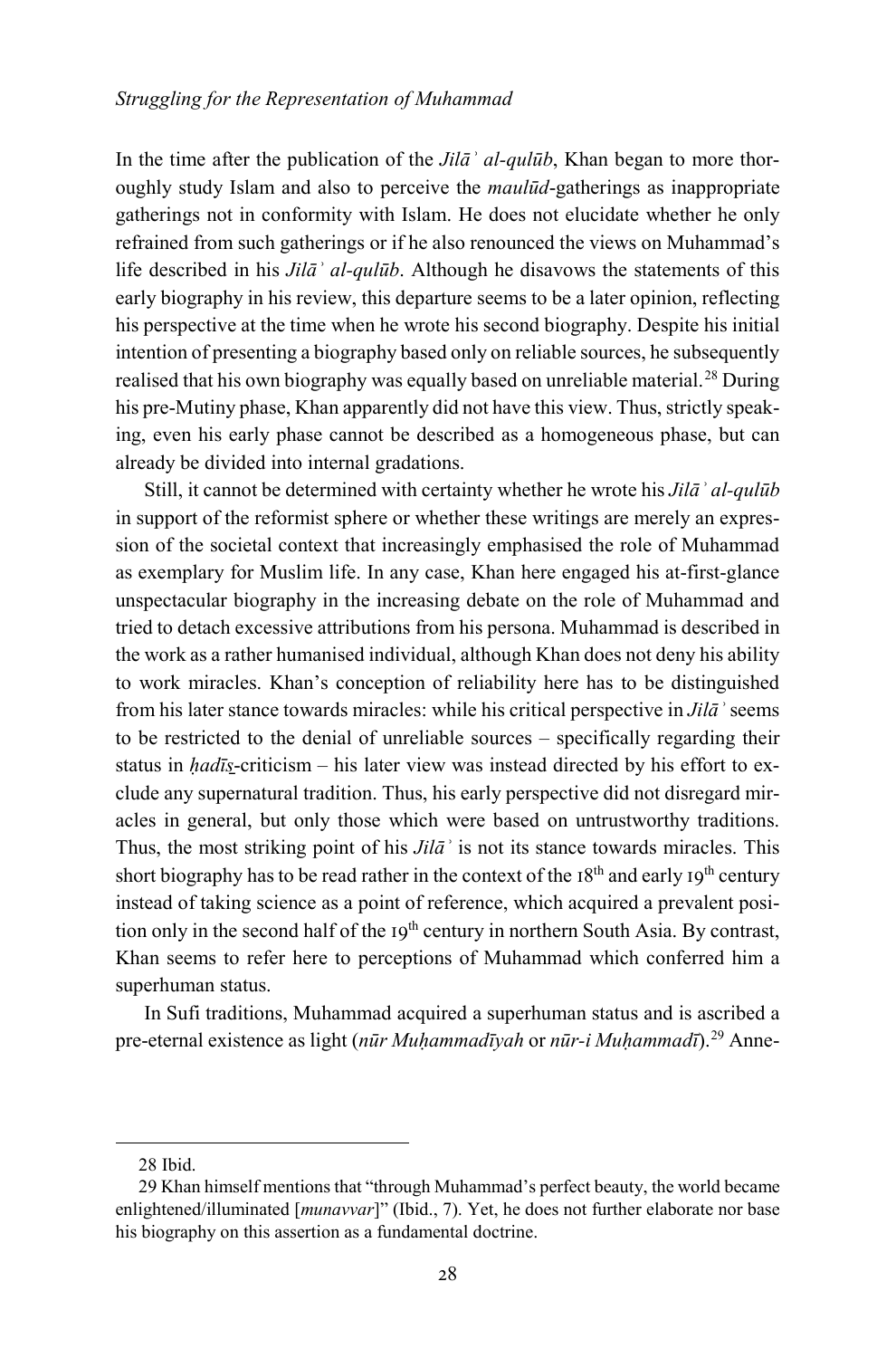marie Schimmel traces these ideas back to presumably "Hellenistic gnostic spec-ulations."<sup>[30](#page-10-0)</sup> Schimmel describes Ibn Arabi ( $1165$ -1240), perhaps the most influential Sufi writer, as the first to give these ideas a philosophical and consistent framework:

These theories on the *nur Muhammad* were, like so many early trends in Sufism, elaborated and systematized by Ibn al-ʿAarabi, who states in his probably spurious profession of faith that 'the first light appears out of the veil of the Unseen and from knowledge to concrete existence and is the light of our prophet Muhammad.' He then goes on to compare Muhammad, the *siraj munir*, to the sun and infers that the heavenly intelligences, the spirits, the intuitions, and the essences are nourished by the luminous essence of (Muhammad) Mustafa, the Elect, 'who is the sun of existence.' In philosophical terms, with Muhammad, the first self-determination of the Absolute, the Divine begins to manifest itself gradually to the world, and the primordial light, which has permeated all prophets from the beginning, reaches its full development in the Perfect Man, the historical Muhammad.<sup>[31](#page-10-1)</sup>

Ibn al-Arabi's writings were followed by most Sufis of South Asia during the Mughal reign. But these ideas were also widely received in less elaborated versions in folk traditions. In its more philosophical manifestation, however, the concept of *nūr-i Muḥammadī* showed dependencies on (Neo-)Platonism in its assertion of a hierarchy of Divine knowledge descending from God via the light of Muhammad towards various gradations of *auliyā* (pl. of *valī*, i.e. a friend of God, roughly translatable as saint). In order to reach God, an ordinary man had to ascend this hierarchy in reverse through the intercession of spiritual masters (*pīr*), saints, and finally Muhammad. Muhammad was therefore conceived of as an inevitable mediator between God and man, a relation which was frequently further split with the emphasis on a *val*<sup> $\bar{i}$ </sup> as a mediator between man and Muhammad.<sup>[32](#page-10-2)</sup>

Taking this into account, Khan's statement about abstaining from unreliable attributions to Muhammad attains a rather different meaning than that of his later stance. This view is perhaps indebted to Shah Muhammad Ismail's *Taqwīyat alīmān*, which evoked an increase of biographies on Muhammad. The text's author aims to make "clear the importance of the Prophet as a human model rather than as a source of miracles or a mere conduit of revelation." Khan likewise attempts to present a rather human view on Muhammad – without entirely denying the Prophet's miracles.<sup>[33](#page-10-3)</sup>

<span id="page-10-2"></span><span id="page-10-1"></span><span id="page-10-0"></span><sup>30</sup> Annemarie Schimmel, Rhine to Indus: Collection of A. Schimmel's Rare Writings (Lahore: Pakistan Writers Cooperative Sociiety, 2012), 76.

<sup>31</sup> Ibid.

<sup>32</sup> Robinson: *The 'Ulama of Farangi Mahall*, 15; Schimmel, *Rhine to Indus*, 119.

<span id="page-10-3"></span><sup>33</sup> Metcalf: "The Taqwiyyat-al-Iman", 201.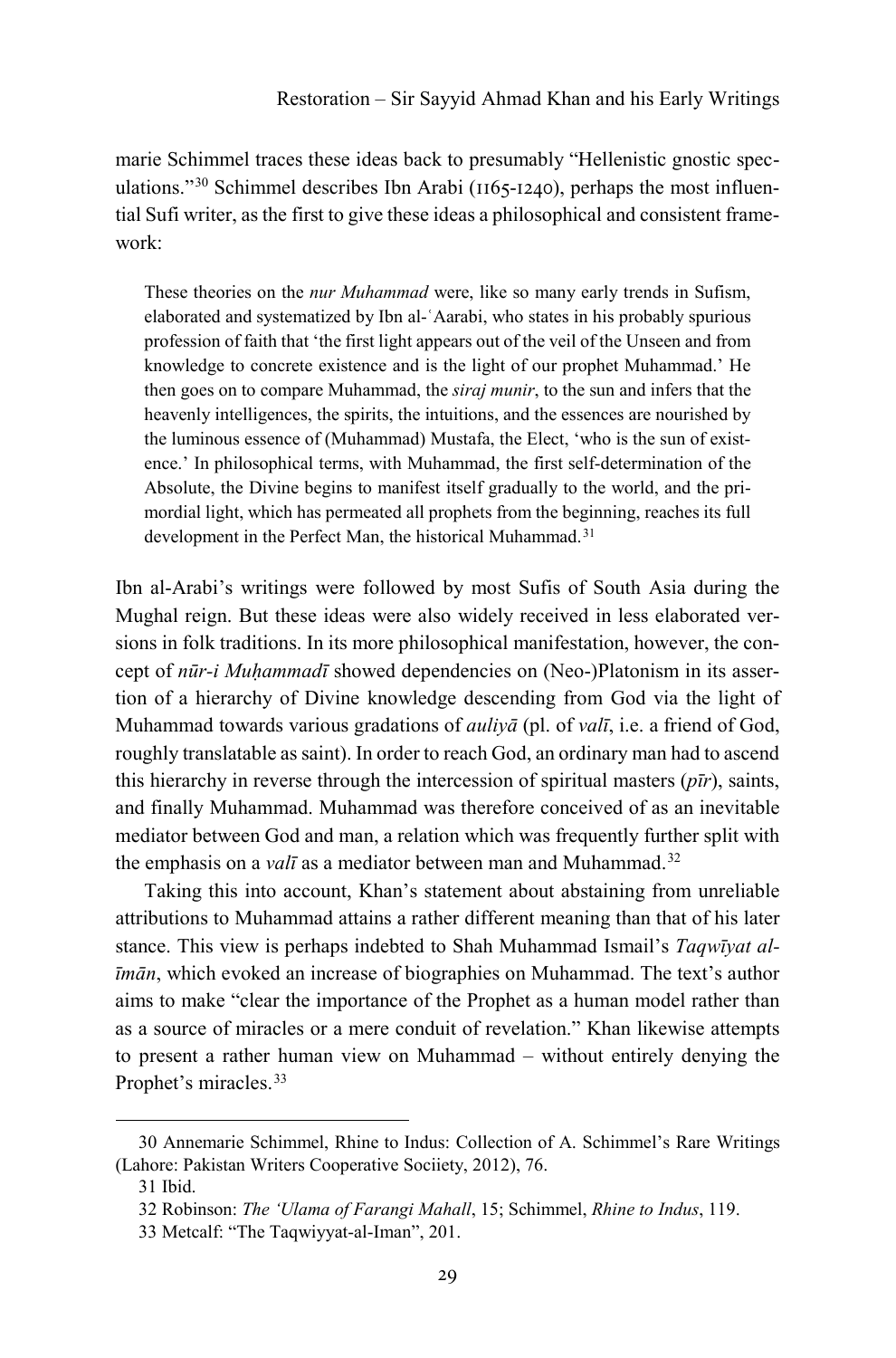Troll recognises Shah Waliullah's texts and the continuation of his teaching, as carried on by the Tariqah-i Muhammadiyah (*t̤arīqah-i Muḥammadīyah*), as a crucial influence on Khan's early writings. Shah Waliullah's thought can be characterised by a "fundamentalist" approach, which proposes "only the Qurʾān and the *sunnah* as the sole significant sources of the Islamic Sharīʿa."[34](#page-11-0) Later, the Tariqah around Sayyid Ahmad Barelwi and his disciple, Shah Muhamamd Ismail, grandson of Shah Waliullah, radicalises Shah Waliullah's "fundamentalism" and advocates *jihād* against the Sikhs in Punjab.[35](#page-11-1) The Tariqa was founded by the "mystical and charismatic figure" of Sayyid Ahmad Barelwi and initially focused on preaching against "the cult of Muslim saints, against rites and customs borrowed from the Hindus, and all kinds of customs they deemed contrary to the pure monotheism of the Holy Prophet and his Companions."[36](#page-11-2) The Tariqa proposed a radical return to the Islam of the time of Muhammad and emphasised the Quran and Sunna, the conduct of Muhammad, as the sole sources of Islam. Any change to this *sunnat* was condemned as a deviation from the true path.<sup>[37](#page-11-3)</sup>

The Tariqah had heretofore produced a significant "corpus of doctrinal and missionary literature and established a network of missionaries all over India."[38](#page-11-4) In particular, Shah Muhammad Ismail assumed the role as ideologist of the movement and penned several influential texts. In 1826, however, they abandoned preaching in favour of *jihād*. When, in 1831, Sayyid Ahmad Barelwi and Shah Muhammad Ismail were defeated and killed by the Sikhs, some of the members decided to continue their armed struggle. Others, however, devoted themselves to the initially missionary intent of the movement. Still others can be described as both scholars and silent supporters, participating in disseminating the "fundamentalist" thought of the Tariqah without being members. Gaborieau also counts Khan as a supporter of the Tariqah in his early phase, stating:

Before elaborating his modernist theology, he [Khan] wrote several tracts between 1841 and 1852, inspired by Wahhabi teachings.[39](#page-11-5)

<sup>34</sup> Troll: Sir Sayyid Ahmad Khan, 33.

<sup>35</sup> Ibid.

<span id="page-11-3"></span><span id="page-11-2"></span><span id="page-11-1"></span><span id="page-11-0"></span><sup>36</sup> Marc Gaborieau: "Late Persian, Early Urdu: The Case of 'Wahhabi' Literature," in *Confluence of Cultures: French Contributions to Indo-Persian Studies*, ed. Françoise Delvoye (New Delhi: Manohar [et al.], 1995), 173f.

<sup>37</sup> Troll: *Sir Sayyid Ahmad Khan*, 35.

<span id="page-11-4"></span><sup>38</sup> Gaborieau: "Late Persian, Early Urdu," 174.

<span id="page-11-5"></span><sup>39</sup> Ibid.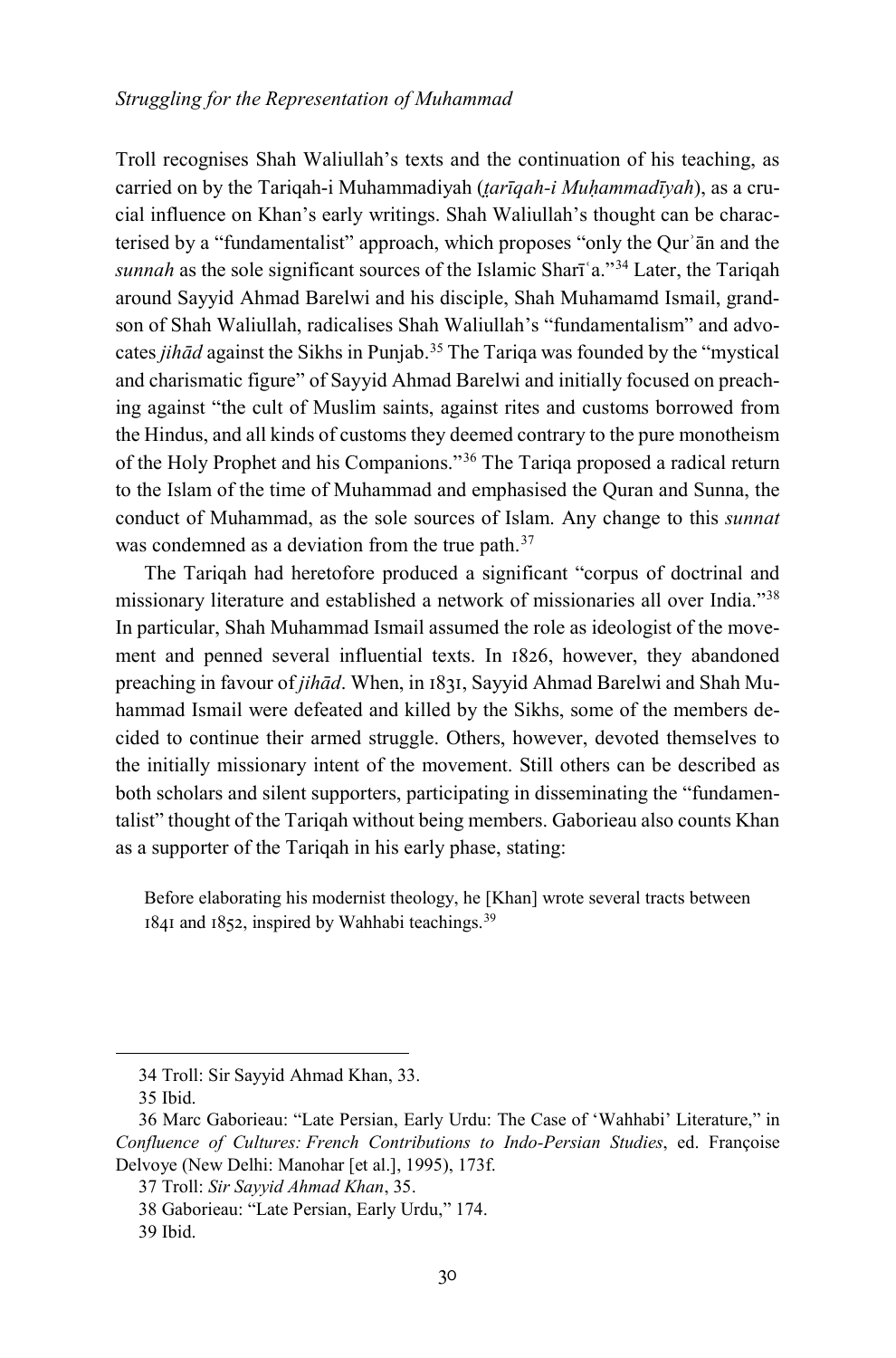Gaborieau thus includes the *Jilāʾ al-qulūb*, as it was published only in 1842. Thus, even though Khan's convictions when penning this biography cannot be definitively clarified, a proximity of intent can be identified.

With their intention to reach a wider audience, the supporters of the Tariqah were some of the first to compose religious texts in Urdu, texts so far having been written only in Persian or Arabic. Likewise, Khan wrote his biography in Urdu. The structure and focus of the text emphasised the conduct of Muhammad in daily life rather than his actual biography. This further reinforced the assertion of proximity, as Khan equally aimed to implement an uncorrupted picture of Muhammad and his behaviour in the daily routine of Muslims. His unadorned style as well as his choice of Urdu affirm this suggestion.<sup>[40](#page-12-0)</sup>

Thus, Khan was in several respects part of the crucial changes of the early 19<sup>th</sup> century: on the one hand, he was part of the utter boom of biographies on Muham-mad aimed at positioning him as exemplary for a pious Muslim life.<sup>[41](#page-12-1)</sup> On the other hand, Khan was part of the tendency to disseminate Islamic knowledge in order to enable the common Muslim to become a self-responsible Muslim. Furthermore, Khan was himself a product of this opening of the *ʿulamāʾ*s monopoly on Islamic knowledge. He himself frequently emphasised his lack of any formal education as a religious scholar.<sup>[42](#page-12-2)</sup>

<sup>40</sup> Khan: *Maq̱ālāt*, Vol. VII, 32.

<span id="page-12-1"></span><span id="page-12-0"></span><sup>41</sup> This humanisation of Muhammad while simultaneously sacralising his everyday conduct is paralleled by the humanisation of Krishna in Hindu reformism, as Hans Harder argues with reference to Bankim Chandra Chattopadyay (1838-94), a prominent author of Bengali literature who is credited for having introduced the Bengali novel. In his later years, the author turned to essay writing, with religion and Hinduism becoming his central topics. Among his essays, he penned his *Kr̥ṣṇacaritra* (1886/1892), a study of Krishna: "its aim is to establish Krsna as a historical figure and the ideal of mankind by extrapolation from mythology" (Hans Harder: *Bankimchandra Chattopadhyay's Śrīmadbhagabadgītā* (New Delhi: Manohar, 2001), 14. Very reminiscent of Muhammad since the early reformist tendencies in South Asian Islam, Krishna is here presented as "the ideal man." Harder identifies the confrontation with Christianity as a stimulus for this account. Krishna was modelled as the Hindu equivalent of Jesus, a historical person and the ideal point of reference for Christianity. Even though it appears highly questionable to trace back the emphasis of Muhammad as the ideal man to an influence of Christianity, as this approach has been proposed at least since the 18th century and thus precedes the period of extensive encounter with the Christian mission, the parallels in both approaches are striking. Perhaps the entanglement is even more complex, given that one could also envisage the Muslim approach as a stimulus for Hindu reform. Cf. Harder: *Bankimchandra Chattopadhyay's Śrīmadbhagabadgītā*, 1f., 14, 174.

<span id="page-12-2"></span><sup>42</sup> Cf. Khan: *Safar-nāmah-i Panjāb* (ʿAlīgaṛh: *ʿAlīgaṛh Insṭiṭyūṭ Pres*, 1884), 187-213; translated by Troll: *Sayyid Ahmad Khan*, 307-331. Yet, he was by no means ignorant of religious knowledge, as his edition of the *Āʾīn-i Akbarī* already suggests. The *Āʾīn* contained among other things varying explanations of these debates. Likewise, his upbringing was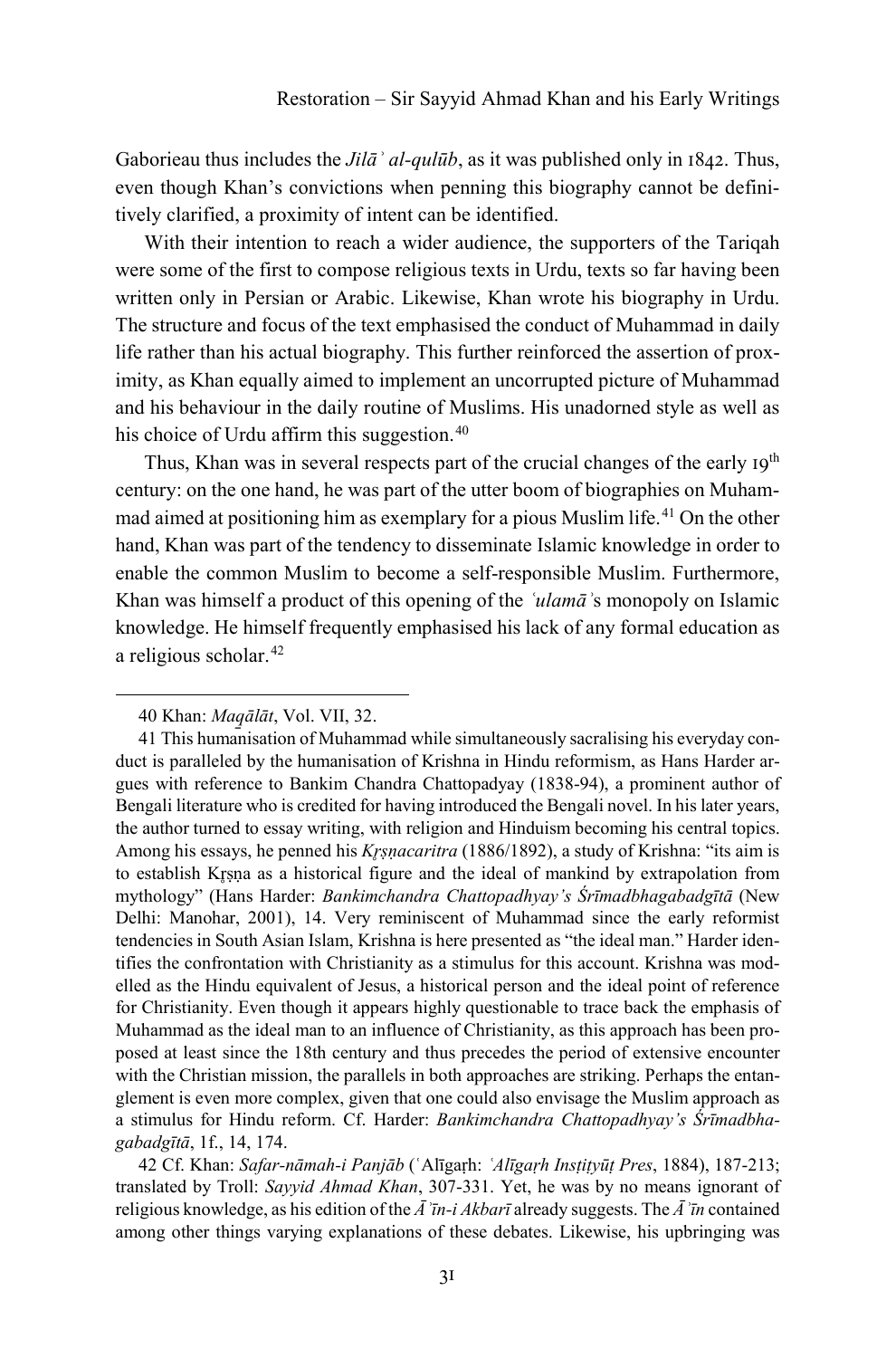Interestingly, however, Gaborieau as well as Khan himself describe the influence of the Tariqah as "Wahhabi" thought. As has been discussed earlier, this categorisation can be traced back to a generalisation by the British, assuming a commonality between the Wahhabi thought of the Arabian peninsula and the tradition of Shah Waliullah and the Tariqah. This denomination lacks an important differentiation between the two and thus culminated in a misconception of the latter. While the Wahhabi thought of the Arabic pen-insula was characterised by a pronounced hostility to any kind of mysticism, Shah Waliullah and likewise the Tariqah approved of Sufi practices, however much they abandoned any excesses of venerating graves or saints. As Hermansen writes:

The so-called "Wahhabi movement" in India was said to trace back the *jihâd* of Sayyid Ahmad Shahid and Shah Ismaʿil Shahid on the frontier. However, this was clearly a movement which was not anti-Sufic in the way which the Arabian ʿAbd al-Wahhab's doctrine had stressed. While sharing an aversion to the interpolation of local practices into the Muslim cult of the saints, the Indian Mujahidin clearly persisted in many features of Sufi belief and organisation such as taking allegiance to a spiritual guide, believing in his charismatic and even miraculous powers, and tracing spiritual genealogy through the existing Sufi *tarîqa*s, alongside membership in the all-embracing *Tarîqa Muhammadiyya*. [43](#page-13-0)

The denomination of Shah Waliullah and the Tariqah as Wahhabi is therefore misleading, as it veils the crucial aspect of Sufism in their thought. As we will see, Khan's self-description as Wahhabi is equally misleading and perhaps based on his adoption of the British usage.

Two later religious texts which Khan wrote after more openly engaging with the context of Shah Muhammad Ismail's writings remain on this track and discuss Khan's self-description as Wahhabi. In the following section, I therefore question the extent to which those Sufi tendencies of the Tariqah can be traced in Khan's texts.

modelled on the traditional Mughal model, which included religious subjects to a certain extent. Altaf Husain Hali mentions in his biography, *Ḥayāt-i jāved*, several personal teachers who taught Khan Persian, Arabic, the Quran, medicine, etc. Thus, even though Khan might not have received a formal education as a religious scholar, it can be reasonably assumed that he was well acquainted with the discourse through his upbringing and personal study; cf. Altaf Husain Hali: *Ḥayāt-i javīd* (Lāhaur: *Āʾīnah-i Adab*, 1966).

<span id="page-13-0"></span><sup>43</sup> Marcia Hermansen, "Wahhabis, Fakirs and Others: Reciprocal Classifications and the Transformation of Intellectual Categories," in *Perspectives of Mutual Encounters in South Asian History 1760-1860*, ed. Jamal Malik (Leiden, Boston, Köln: Brill, 2000), 32.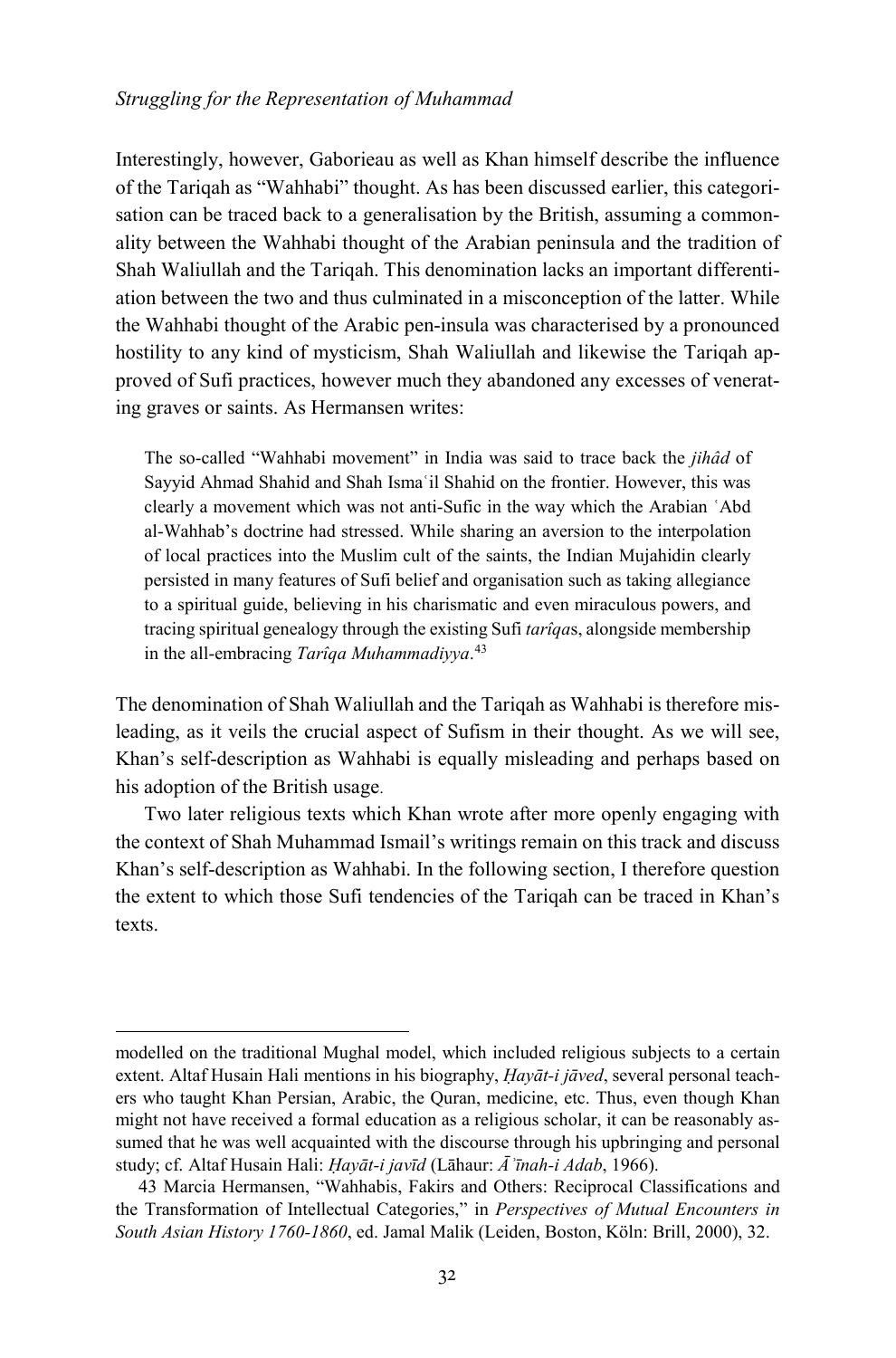#### 2.2 *Kalimat al-ḥaqq*

The preceding analysis of Khan's biography of Muhammad already suggests a "fundamentalist" understanding of Islam in its most literal terms: the early period of Islam is glorified and transfigured as a shelter of pure and unadulterated Islam. This point of reference centers on Muhammad, which clarifies the boom of biographies on his life. While Khan's biography may only point to this tendency, his later texts are explicitly based on this perspective.

The *Kalimat al-ḥaqq* (1849) is a significant text in this regard. Khan herein discusses the Sufi concept of *pīrī-murīdī*, the spiritual initiation of the disciple (*murīd*) by his spiritual mentor (*pīr*). It was a common practice for a pious Muslim in South Asia to undertake an initiation (*baiʿat*) into any Sufi order and with a particular mentor within this order. Khan argues in this small tract against this practice, describing it as completely contrary to the *sunnat* of Muhammad and without any proof in the Quran and *ḥadīs̱*. [44](#page-14-0)

Khan introduces this tract with a short *duʿā*:

God, grant [us] love for you and your beloved Muhammad, the Prophet of Allah (peace be upon him) and let us follow his *sunnat* and let us die according to his *sunnat*, *āmīn*, oh Lord of the Worlds.[45](#page-14-1)

Already, this introduction points to the subsequent line of argument: namely that the practice of Muhammad as transmitted in his *sunnat* is declared as the highest goal. In the following passage, Khan describes the position of the Sufis who perceive themselves as being elevated from the merely external (*ẓāhirī*) *shariat*. Khan describes an abuse of *pīr*s through their position and bemoans that they are not judged on their actions:

If someone says: 'Dear [ $miy\bar{a}p$ ], he is acting in contradiction to *šar*<sup>'</sup>,' then he would answer: 'Oh, you do not know. This does not apply for Sufism [*t̤arīqat*] […]. *Shariat* applies only for the external [*ẓāhir*].'[46](#page-14-2)

Khan proceeds to emphasise the general applicability of the *shariat* without any exception. In fact, a real beloved of God (*valī-Allāh*, at the same time also a common denomination for a Sufi – Khan seems to imply both notions as a pun) fully adheres to shariat rather than denying its application:

<span id="page-14-0"></span><sup>44</sup> Khan: *Maqālāt*, Vol. V, 267.

<span id="page-14-1"></span><sup>45</sup> Ibid., 269.

<span id="page-14-2"></span><sup>46</sup> Ibid., 270.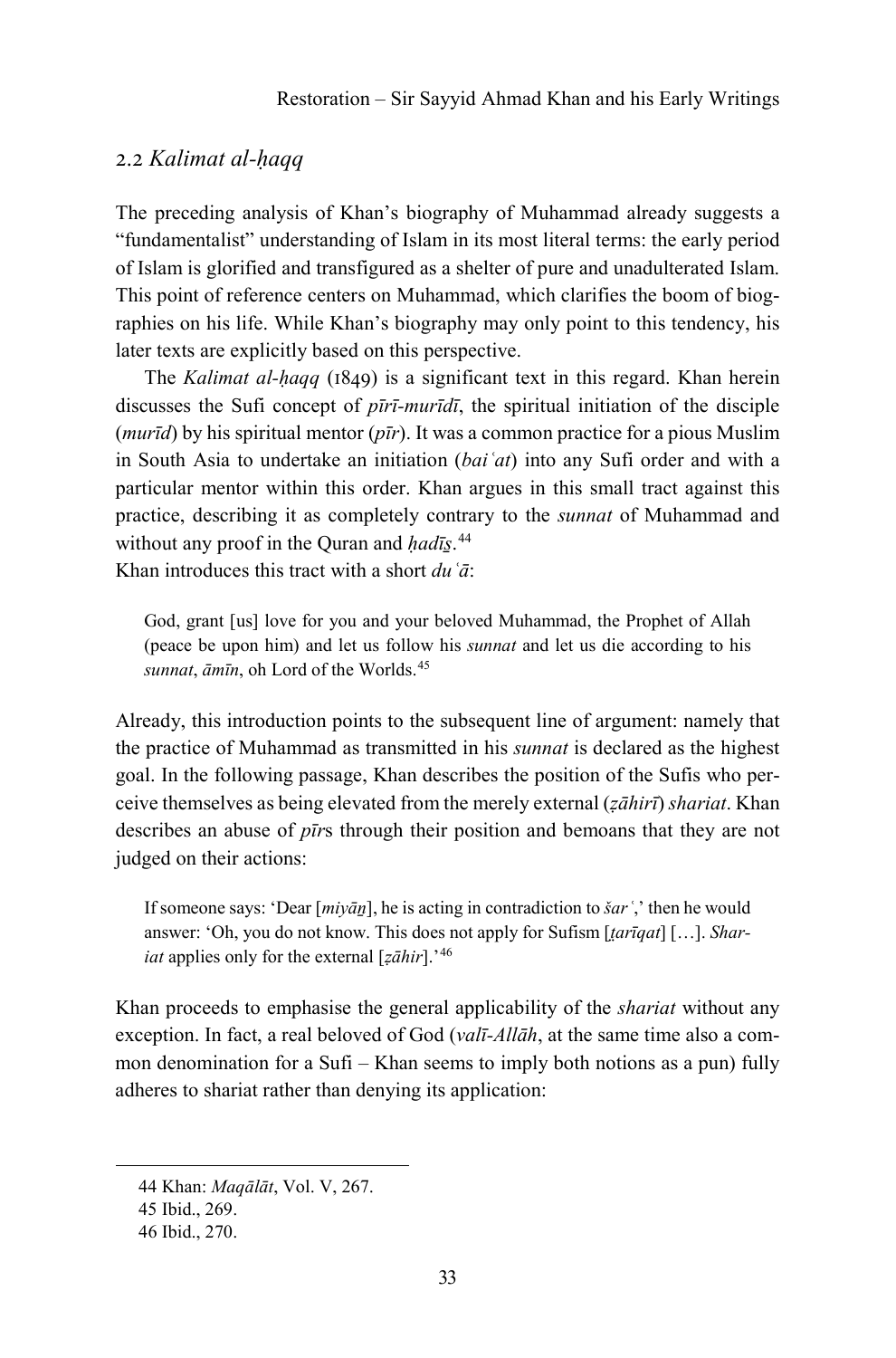The one who has deviated only minimally from the way of *shariat*, has lost his way. […] Being *Valī* or *Abdāl*, *Ġaus̱*or *Qut̤b*[47](#page-15-0) does not require any miracles and charms [*karišmah aur karāmāt*]; ghosts and evil spirits, demons and *jinn*s […] can also show a spectacle and act hocus-pocus. *Val*<sub>*i*</sub> and *Abdāl*, *Ġaus* and *Outb* is the one who acts entirely in accordance with *shariat*. [48](#page-15-1)

Thus, only the one who follows the *shariat* can be a true beloved of God. In presenting several quotes from the Quran and *hadīs*, Khan affirms his argument and concludes that the one and only *pīr* is Muhammad:

Only in the *sunnat* of Muhammad lies blessing [*niʿmat*] and, by God, in no one else, in no one else, in no one else. Thus, one is obliged to follow solely the path of Muhammad's *sunnat* and try to comply with the *shariat*; and recognise only him as *Valī* and *Abdāl* and *Ġaus̱*and *Qut̤b* who follows his *sunnat*, and whoever leaves his *sunnat*, shall be recognised as even worse than the devil.<sup>[49](#page-15-2)</sup>

Any deviation from the path of Muhammad is therefore to be condemned. In reference to a *ḥadīs̱*, Khan even refuses any innovation or adjustment of his *sunnat*:

[I]n the *shariat* of Islam it is stated that the companions [of Muhammad, *ṣaḥābah*] despised and disregarded the one who innovated anything or introduced a new custom which had not existed in the time of Muhammad, be it of minor or great extent, be it with respect to mundane [*duniyā ke muʿāmloṉ meṉ*] or religious [*dīn ke*] mat-ters or in the way of remembering God.<sup>[50](#page-15-3)</sup>

Khan then proceeded to transfer this position onto Sufis who claim to be in contact with God and, thus, can act as a mediator between the ordinary Muslim and God:

Now imagine if the companions despised even any innovation in the way of worship and remembrance of God, then anyone who invents anything new in contradiction with the *sunnat* of God's Prophet, calls them religious service [*ʿibādat*] and even claims that God meets him is a complete liar [*jhūṭā*] and impostor [*makkār*]. There is no other way to meet God except the *sunnat* of His Prophet.<sup>[51](#page-15-4)</sup>

Muhammad is therefore recognised as the solely valid *pīr* and his *sunnat* as the only way to God. Khan thus challenges established elites and refutes mediatory

<span id="page-15-1"></span><span id="page-15-0"></span><sup>47</sup> Various titles for Sufis.

<sup>48</sup> Ibid., 270.

<span id="page-15-2"></span><sup>49</sup> Ibid., 273.

<span id="page-15-3"></span><sup>50</sup> Ibid., 273f.

<span id="page-15-4"></span><sup>51</sup> Ibid. 274.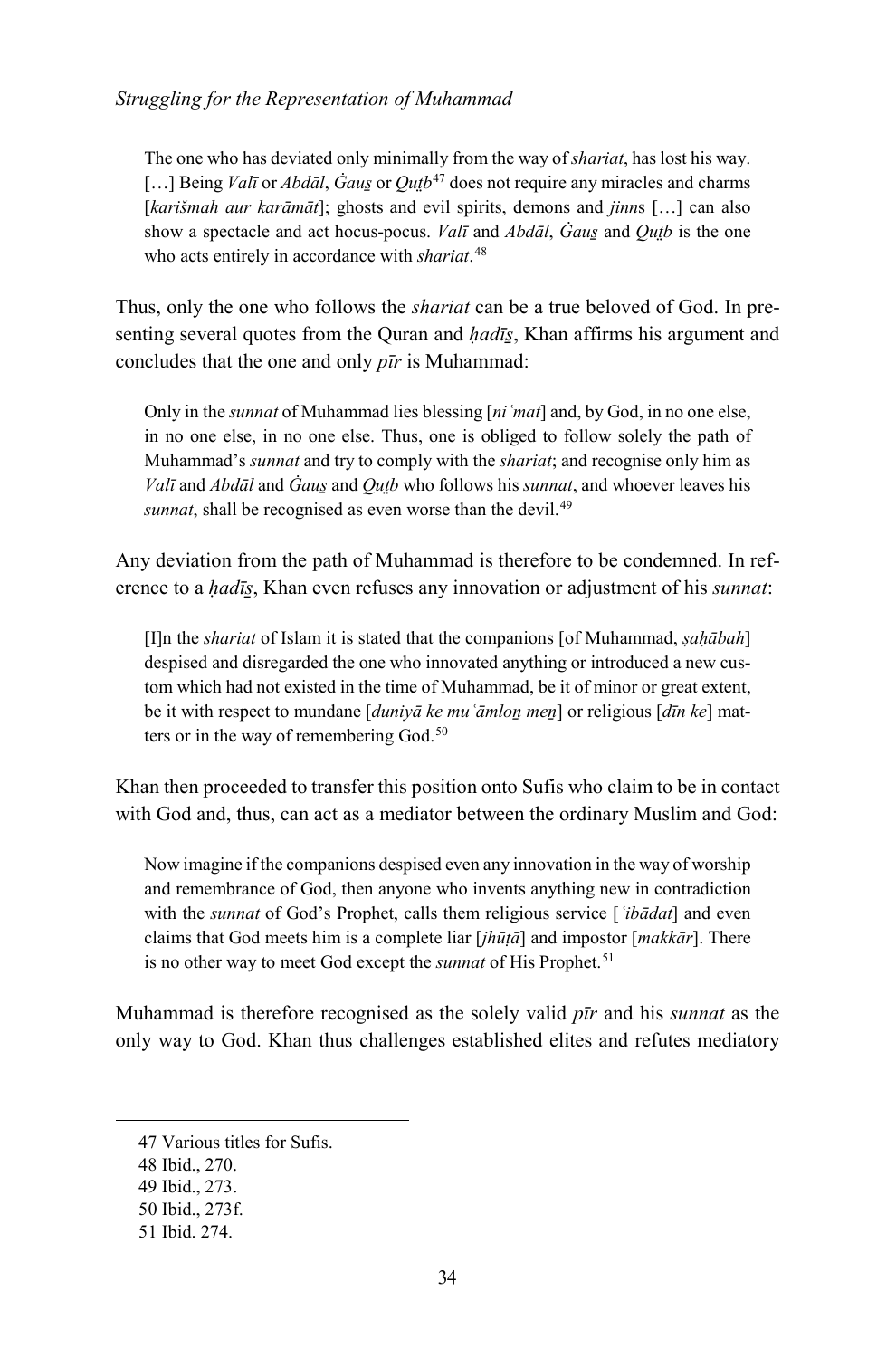claims by Sufis and scholars. Instead, he emphasises the responsibility of the individual:

*You* must put right your book of [good] works (*nāmah-i aʿmāl*). *That* will come in useful [when you are] in your grave as well as on the Day of Resurrection. On that day God will do you justice…. Only this one question will be asked: "Speak up, what you brought goodness or badness? Have you practised the following of the Messenger of God or not? Through God's grace alone, then, is there salvation of both *pīr* and *murid*. [52](#page-16-0)

Instead of resting one's responsibility on mediators, the individual must fulfil his own responsibilities. In order to abandon such deviations from the original *sunnat*, Khan calls for a return to the original sources of Islam, the Quran and *ḥadīs̱*. This point is also reflected in the structure of his *Kalimat al-ḥaqq*: the entire tract is organised in successive quotes from these sources. His complete line of argumentation is based on these successive quotes.

The second part of the tract is devoted to an analysis of the concept of *baiʿat*, the initiation of the *murīd* and its validity from the perspective of the Quran and *hadīs*. Khan argues that the form of initiation in Sufi orders, as has become common practice, lacks any evidence from the Quran and tradition. Yet, he does not dismiss initiation entirely, but rather links it to the condition of adherence to Muhammad's *sunnat*. The *pīr* is thus judged on his conformity to the *shariat* and explicitly not on his affiliation with a Sufi order or his power to work miracles (*karišmah*). In Khan's view, the *pīr* instead comes to function as the conveyor of Muhammad's *sunnat*. [53](#page-16-1)

The analysis of the first part of the tract reveals Khan's view on history as well as his reformist approach: in resemblance to the wider reformist context of the early 19<sup>th</sup> century, Khan recognises a deviation from original Islam in his time. He thus distinguishes between the lived Islam of his contemporaries and an essentialised form of Islam. This pure and unadulterated Islam is, according to Khan's line of argument, found in the days of Muhammad. Hence, Khan calls for a return to the *sunnat* of Muhammad as the perfect set of guidelines for a pious Muslim's life. He calls for the unaltered restoration of the Islam of Muhammad's days, for any innovation or adjustment would imply deviation from the original, unaltered path of the Prophet.

On the other hand, in contrast to his self-denomination as "Wahhabi," Khan clearly maintains Sufi aspects in his thinking. Even though he criticises the attach-

<span id="page-16-1"></span><span id="page-16-0"></span>1

<sup>52</sup> Troll: *Sayyid Ahmad Khan*, 47 / Khan: *Maqālāt*, Vol. V, 284.

<sup>53</sup> Khan: *Maqālāt*, Vol. V, 275, 283.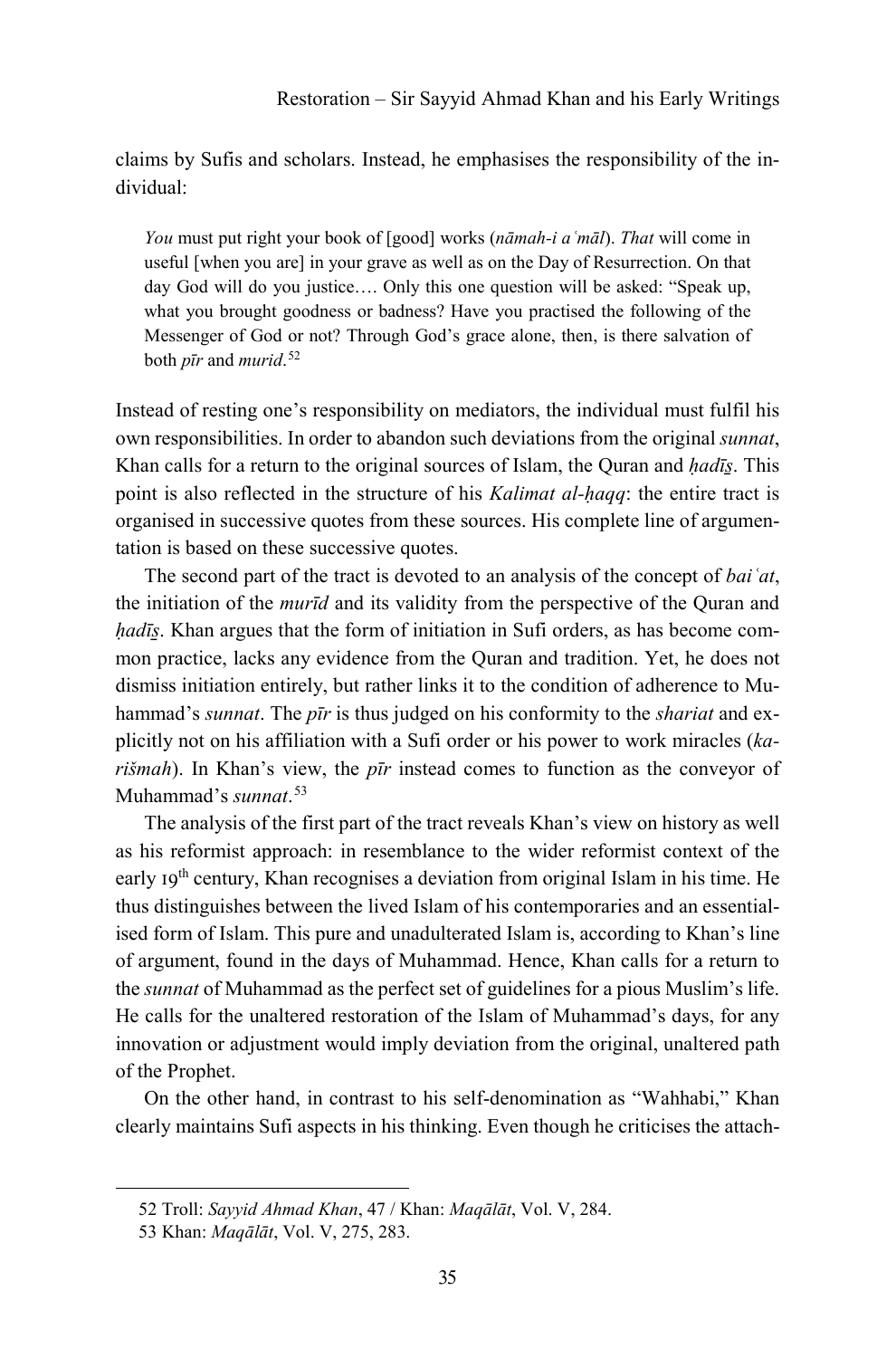ment to a *pīr*, he does not abandon this category, but (as mentioned above) describes Muhammad as the only true *pīr*. Khan thus merges the mystical sphere of Sufism with the juridical sphere of the *shariat* and claims Muhammad as the necessary role model for the ideal manifestation of both. Muhammad obtains the position of a spiritual master guiding the individual on his mystical way but at the same time serves as the ideal for mundane life, too. "In this sense," as Soheb Niazi writes, "the spiritual mystical path (*tarīqah*) was identical with Shariah law."<sup>[54](#page-17-0)</sup> Khan thus bypasses the mediation of saints and *pīr*s, and aims to relate Sufi practice as well as worldly conduct to Muhammad. The conflict between contemporary Sufi practice and *shariat*, which Khan describes in the beginning of his *Kalimat*, is therefore refuted. Sufism is integrated into the legal sphere of *shariat*, combined under the umbrella of Muhammad. Khan argues that any need to exceed Muhammad's *sunnat* for mystical insights is to disregard the Prophet, for his *sunnat* is the sole path to God – to which no addition is deemed possible or necessary. True Sufism is based solely on Muhammad's teaching.

This struggle for the representation of Muhammad gains even more severity in the second half of the 19<sup>th</sup> century with the institutionalisation of varying reformist approaches in South Asian Islam. As Barbara Metcalf writes, "All the movements of this period focused on the importance of the Prophet, but there were subtle differences in the extent to which emphasis rested on him as object of devotion, or intermediary with God, or model of human personality."[55](#page-17-1) The most opposing stances were represented by the Ahl-i Sunnat wa al-Jamaat, commonly known as Barelwis, and the Ahl-i Hadis. The former movement aimed at largely maintaining a mystical conception of Muhammad as *nūr* as well as insisting on his knowledge of the Unseen (*ʿilm-i ġaib*) to deny tendencies to degrade Muhammad as a mere human being:

Muhammad Isma'il's prophet was a perfect but essentially human model for behaviour, while the Ahl-e Sunnat's prophet was – and is – not. Muhammad Isma'il spoke of the prophets, imams, pirs, and martyrs as 'brothers' who ought to be honoured as 'human beings, not as God'. In the same vein, he wrote that the Prophet had discouraged his followers from seeing him as more than a 'servant' of Allah who 'one day ... would die, and return to the dust; and [who] could not therefore be

<sup>54</sup> Soheb Niazi: "Revisiting Sir Syed's Early Religious Writings,"

<sup>(</sup>https://cafedissensus.com/2017/11/04/revisiting-sir-syeds-early-religious-writings/).

<span id="page-17-1"></span><span id="page-17-0"></span><sup>55</sup> Barbara Daly Metcalf: *Islamic Revival in British India: Deoband 1860-1900* (Princeton: University Press, 1982), 272.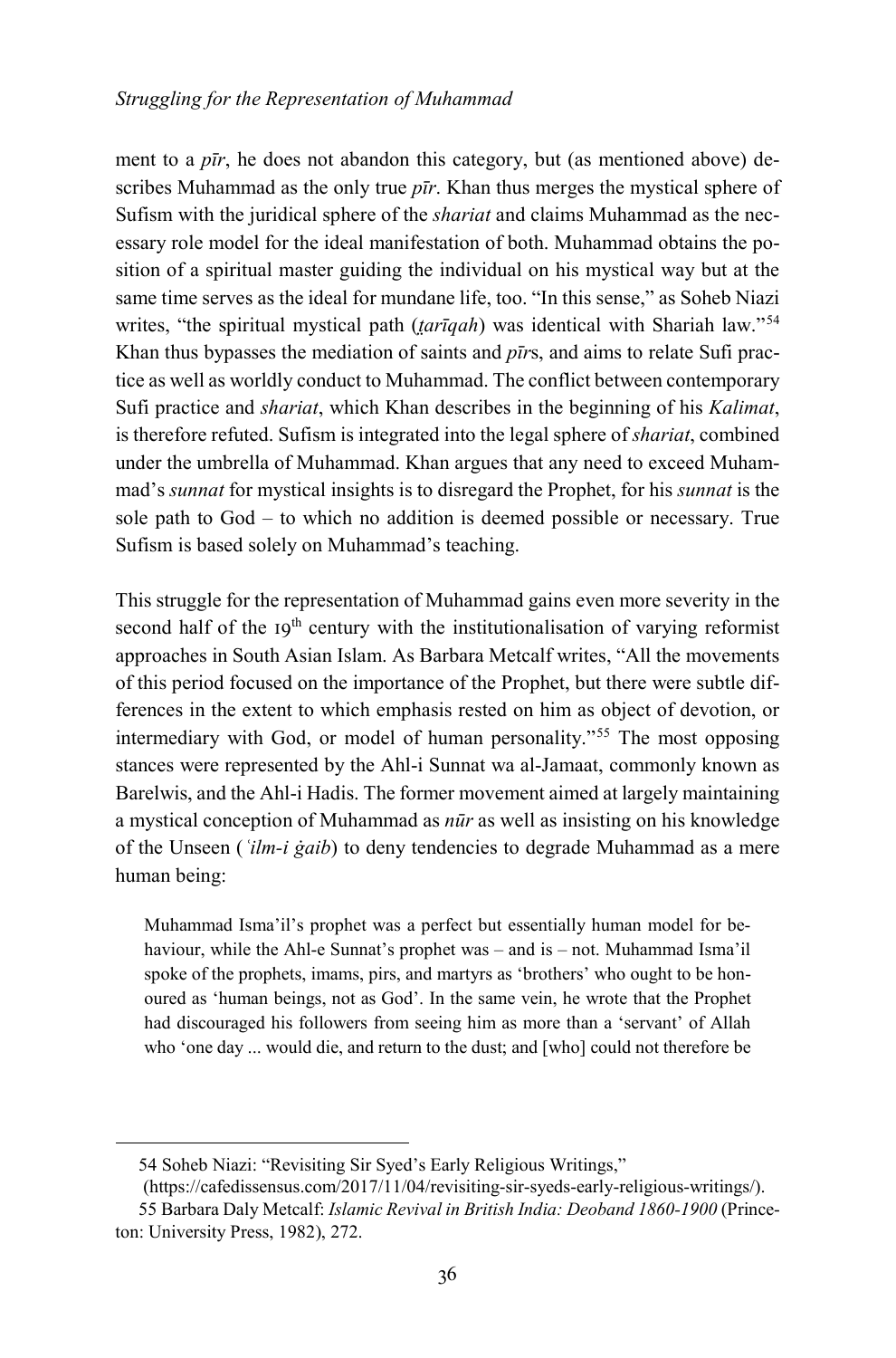worthy of worship'. […] this egalitarian portrayal of the prophet and other purveyors of religious authority was at odds with the Ahl-e Sunnat view. Whatever Mu-hammad was, he was not an 'elder brother', not an ordinary person [...].<sup>[56](#page-18-0)</sup>

The Ahl-i Sunnat, as the Barelwis are also called, emphasised the necessary mediatory role of Muhammad and thus sustained the idea of a hierarchy which the ordinary believer had to ascend in order to reach God. Still, the Barelwis evinced distinctive features of a reform movement in their abstention from excesses of saint veneration and folk traditions, and at the same time from Hinduism, as Su-fism was often accused of syncretistic adoptions from Hinduism.<sup>[57](#page-18-1)</sup>

The Ahl-i Hadis can be localised at the other end of the spectrum. In his extensive study, Martin Riexinger states that we can locate the earliest representatives of this movement in the sphere of the Tariqah and, therefore, they were not entirely dismissive of Sufi tendencies and were oftentimes initiated in the Naqshbandiya order. Yet, their critical stance exceeded the Tariqah, not only in disregarding the concept of *nūr-i Muhammadī* but also in turning against the idea of the inner imagination of the disciple's spiritual master in order to control his soul – a concept Khan also discusses and denies in his *Namīqah dar bayān-i masʾalah-i taṣavvur-i šaiẖ* (1854). Still, they did not deny the reversed spiritual hierarchy that a disciple had to ascend, the master being maintained as the first mediator on the spiritual journey to God.<sup>[58](#page-18-2)</sup> Nonetheless, they vehemently discounted several claims of the Barelwis, such as Muhammad's knowledge of the Unseen, an attribute they saw as belonging solely to God. Likewise, they denied the assertion of a spiritual presence of prophets and *auliyā* in their graves. While later generations of the Ahl-i Hadis accepted some Sufi dependencies, they directed their critique first and foremost at contemporary Sufis. Yet, not all adherents of the Ahl-i Hadis consented to this allowance, and strictly denied any Sufi impact. In general, the Sufi impact declined to a merely marginal aspect, whereas early Ahl-i Hadis still based their thought fundamentally on Sufi concepts.<sup>[59](#page-18-3)</sup>

The Deobandi school takes up an interim position through their claim for, as per Metcalf:

[A] synthesis of the two main streams of the Islamic tradition, that of intellectual learning and that of spiritual experience. They themselves understood this unity of *shariʿat* (the Law) and *tariqat* (the Path) to be firmly within the bonds of Islamic

<span id="page-18-0"></span><sup>56</sup> Usha Sanyal: *Devotional Islam and Politics in British India: Ahmed Riza Khan Barelwi and his Movement 1870-1920* (Delhi: Oxford University Press, 1996), 255.

<span id="page-18-3"></span><span id="page-18-2"></span><span id="page-18-1"></span><sup>57</sup> Martin Riexinger: *S̱anāʿullāh Amritsarī (1868-1948) und die Ahl-i Ḥadīs̱ im Punjab unter britischer Herrschaft* (Würzburg: Ergon, 2004), 252.

<sup>58</sup> Ibid., 246f.

<sup>59</sup> Ibid., 244-246, 258-60.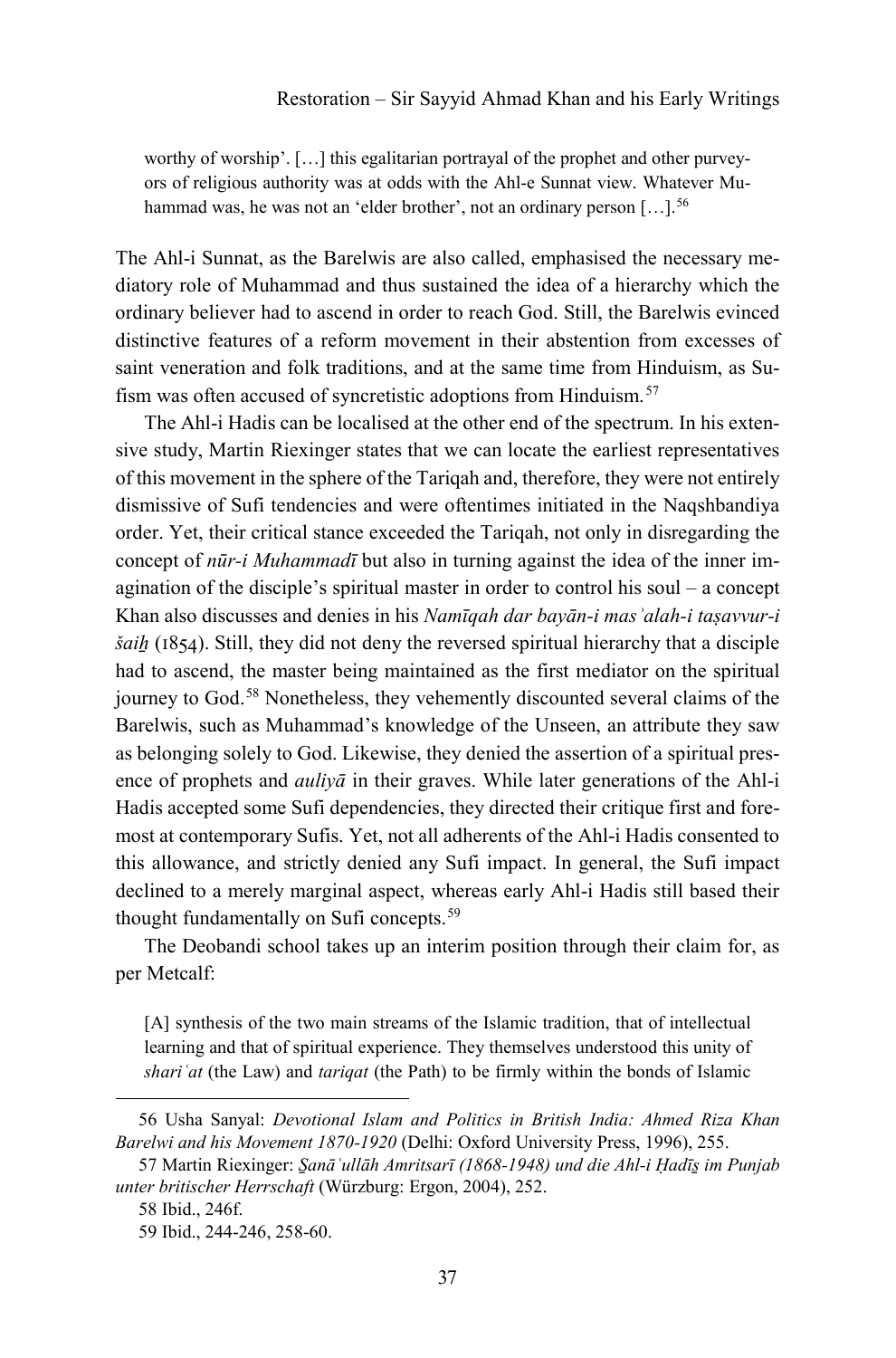orthodoxy, for they took the Law and the Path to be not opposed but complemen-tary.<sup>[60](#page-19-0)</sup>

With this understanding, the Deonbandis saw themselves in the tradition of Shah Waliullah. In relation to the aforementioned reform movements, they set themselves apart by adhering to the four legal schools of Islam, while the Ahl-i Hadis positioned themselves strictly against *taqlīd*. The Deobandis viewed the Ahl-i Hadis' emphasis on individual responsibility as exceeding the capability of an ordinary Muslim and thus their approach was restricted merely to a small elite. On the other hand, they distanced themselves from the Barelwis in restricting the latters' devotion to Muhammad with attributes reserved for God only, namely the knowledge of the Unseen.<sup>[61](#page-19-1)</sup> Furthermore, they opposed the celebration of Muhammad's birthday "on the grounds that it encouraged the belief that a dead person was actually present."<sup>[62](#page-19-2)</sup>

The Aligarh Movement, which Khan would establish in his later career, is usually viewed as outside of this spectrum and degraded as a mere adoption of European ideas.[63](#page-19-3) The crucial aim of the preceding discussion of Khan's Sufi back-

<span id="page-19-0"></span>-

The second commonplace point disclaims his thought as "Westernised": "The only contemporary documentation of this stay states that while in India Afghānī associated chiefly with modernizing reformists, especially followers of the westernized Sir Sayyid Ahmad Khān" (Nikki R. Keddie: *An Islamic Response to Imperialism: Political and Religious Writings of Sayyid Jamāl ad-Dīn 'al-Afghānī'* (Berkeley: University of California Press, 1968), 21; Italics added by the author). Irfan Habib describes Khan's approach even as aping the West: "Syed Ahmad was a reconstructionist who tried to reinterpret the Quran to assimilate modern scientific knowledge. Afghani, on the other hand, was a pragmatist. Though he [i.e. Afghani] stood for the cultivation of modern sciences, he did not approve of the aping of the West [like Khan]" (S. Irfan Habib: "Reconciling Science with Islam in 19th century

<sup>60</sup> Metcalf: *Islamic Revival*, 139.

<sup>61</sup> Ibid., 140f, 150.

<sup>62</sup> Ibid., 150, 265.

<span id="page-19-3"></span><span id="page-19-2"></span><span id="page-19-1"></span><sup>63</sup> Khan's religious thought is frequently dismissed on two grounds which can only be discussed concisely here. First, his religious reforms were dedicated merely to mundane benefit: "Sir Syed's main interest was not in religion but in culture and education. But he realized that religion, in this case Islam, was basic to the issue and no significant questions could be posed and answered without looking at things from the religious point of view" (A. A. Suroor: "Sir Syed's View of Islam," in *Reason and Tradition in Islamic Thought*, ed. Mahmudul Haq (Aligarh: Institute of Islamic Studies, Aligarh Muslim University, 1992), 171f.; cf. also Ẓafar Ḥasan: *Sir Saiyid aur Ḥālī kā naẓarīyah-i fit̤rat* (Lāhaur: *Idārahi S̱aqāfat-i Islāmīyah*, 1990), 114). This approach rejects Khan's entire religious thought as motivated solely by the desire to improve the education of Muslims in British India. Herewith, his authority as a serious religious thinker is contested and his influence is reduced to his position as a social reformer.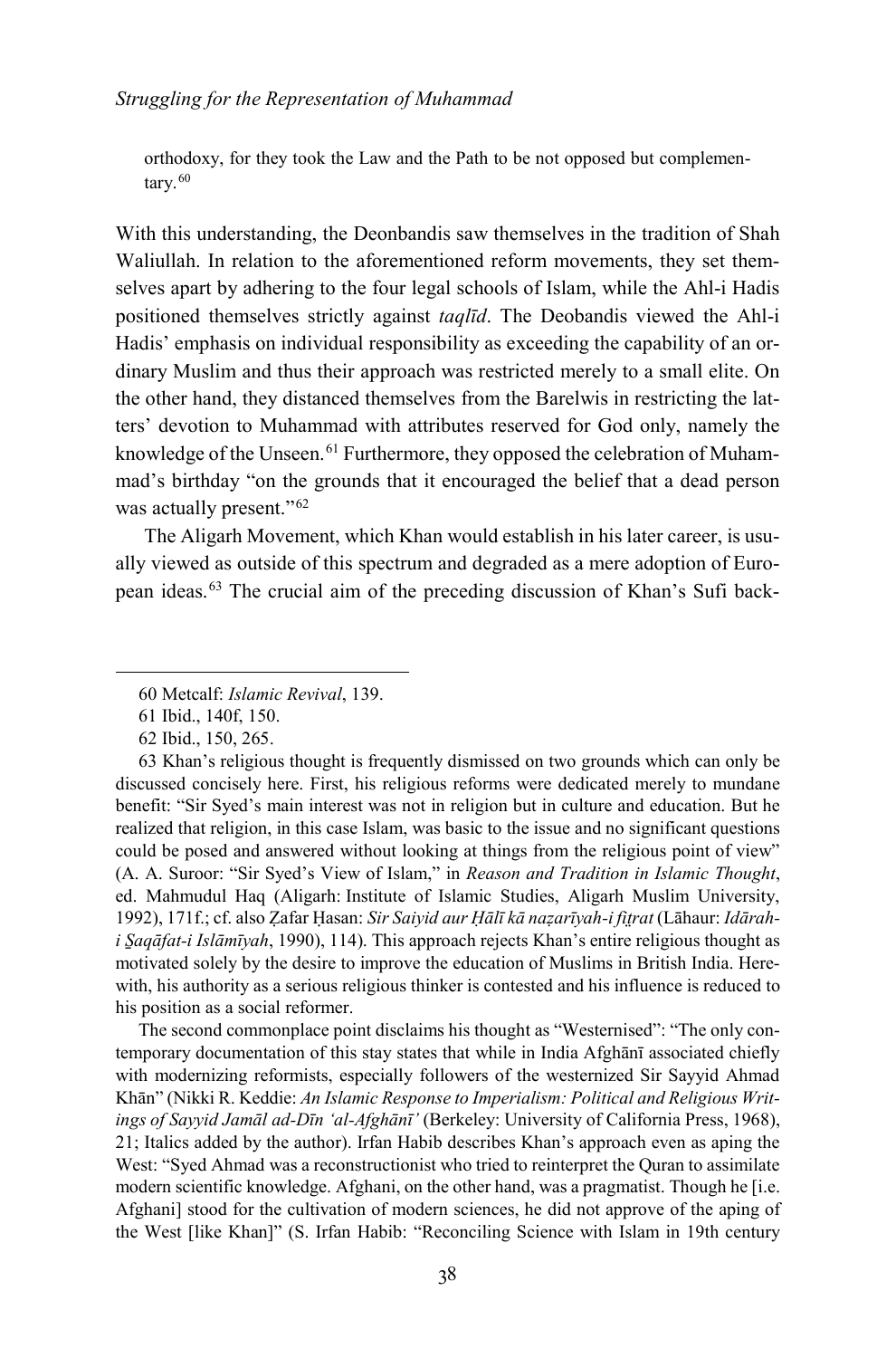ground, which shall be returned to in the following chapters, is thus meant to reintegrate Khan and the Aligarh Movement within this spectrum and question the extent of the impact of European ideas on his thought.

In order to further consolidate this argument, I conclude this short excursus here and will now return to the discussion of the last of Khan's early texts wherein he examines the concept of *bidʿat*.

#### 2.3 *Rāh-i sunnat aur radd-i bidʿat*

-

In his *Rāh-i sunnat aur radd-i bidʿat* (1850), Khan aims to present a sophisticated description of different types of innovation. He bases his description of *bidʿat* on Shah Muhammad Ismail's Persian *Īz̤āḥ al-ḥaqq aṣ-ṣarīḥ fī aḥkām al-mayyit va az̤ z̤arīḥ* (*Elucidation of the Plain Truth Concerning the Rules About the Dead and the Tombs*).[64](#page-20-0) In his review of the *Rāh-i sunnat*, Khan describes the

immediate cause for writing this tract [as] an interesting exchange of views Sayyid Ahmad Khan had (in one of the meetings at the house of Ṣadr al-sudūr Maulānā Muhammad Sadr al-dīn Āzurdah), over the licitness of eating mangoes. Sir Sayyid

Solely, Troll refers in a footnote to the possibility that Khan maintained some of his Sufi background in his later writings, while, however, his general perspective reinforces the assertion of a rupture: "In view of Sayyid Ahmad Khan's intensive contact with Sufism in his early life, it is remarkable to note how little he refers to Sufi thought in his writings after 1857" (Troll: *Sayyid Ahmad Khan*, 220).

India," *Contributions to Indian Sociology* 34, no. 1 (2000): 53). On this basis, Khan is excluded from the realm of "orthodox" Islam: "His [i.e. Khan's] demytholgizing [*sic*] attitude and his naturalistic appropriations of the supernatural realm were justifiably rejected by the orthodox" (Muhammad Maroof Shah: *Muslim Modernism and the Problem of Modern Science* (Delhi: Indian Publ, 2007), 7).

Even though the few studies focusing on a thorough analysis of Khan's religious thought do not ascribe Khan's thought to a mere adoption of European ideas, they fail to illustrate a continuation of Khan's early background in his later writings and rather subscribe to the assertion of a radical break in his thought (cf. Johannes Marinus Simon Baljon: *The Reforms and Religious Ideas of Sir Sayyid Aḥmad Khân* (Lahore: Ashraf, 1964); Bashir Ahmad Dar: *Religious Thought of Sayyid Ahmad Khan* (Lahore: Institute of Islamic Culture, 1957)). Those emphasise a Mutazili affiliation for Khan, calling him a Neo-Mutazili. This assertion is, according to M. Reza Pirbhai, "based on the close relationship between Ahmad Khan's 15 *usul* and the Muʿtazila's 5 *usul*, sharing in particular an understanding of Reason, and the conception of God as uncompromisingly 'transcendent'." (M. Reza Pirbhai: *Reconsidering Islam in a South Asian Context* (Leiden, Boston: Brill, 2009), 240f.) Yet, as Pirbhai further states, Khan does not indicate any references to the Mutazila.

<span id="page-20-0"></span><sup>64</sup> Khan: *Maqālāt*, Vol. V, 427; Troll: *Sayyid Ahmad Khan*, 40f.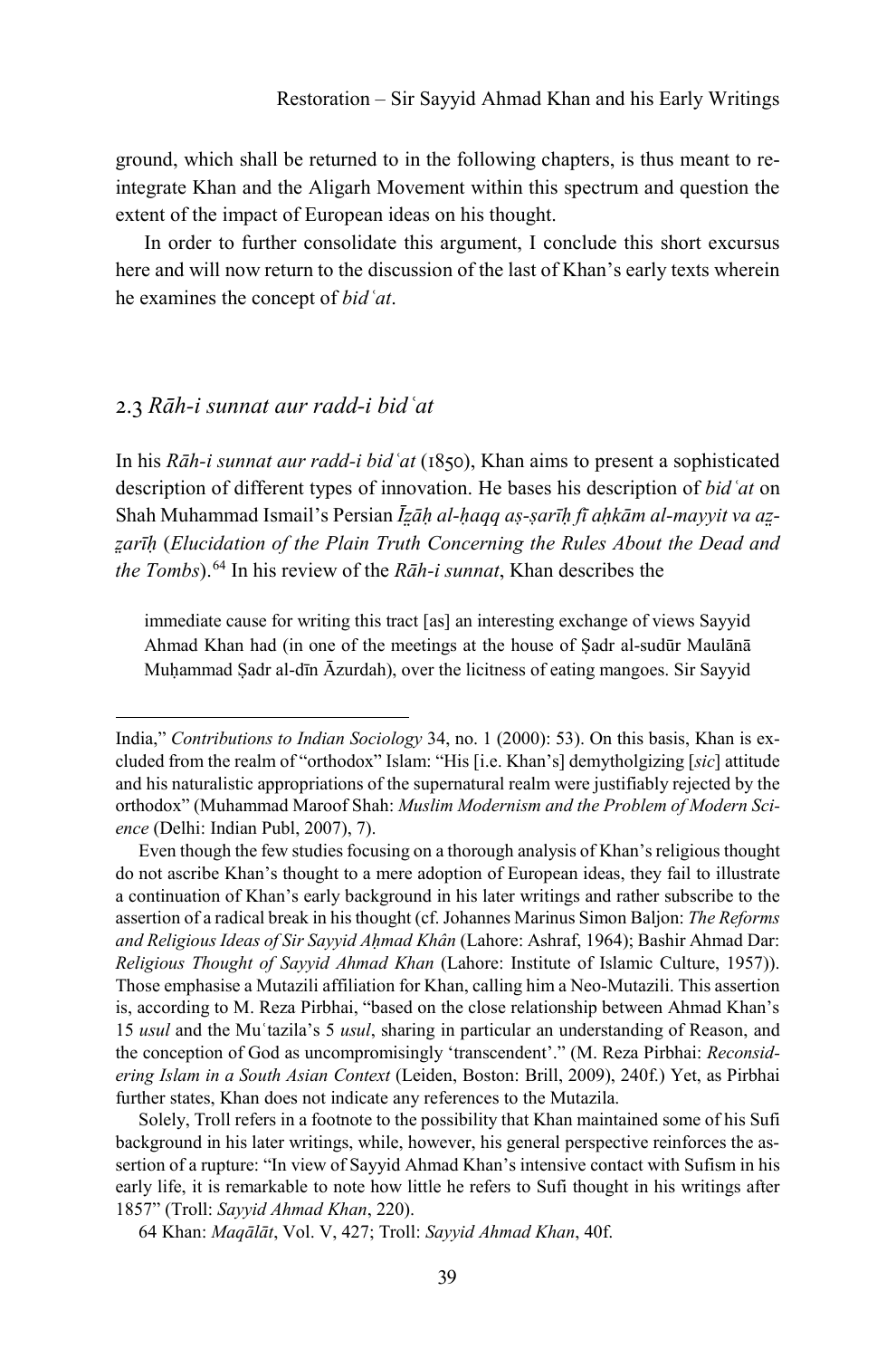had defended his views, saying that to eat mangoes – though not a blameworthy action – was a matter of doubt, since the Prophet had not decided upon it explicitly, having himself never eaten them.<sup>[65](#page-21-0)</sup>

With this in mind, Khan felt the necessity to write a tract on *bidʿat*.

In his introduction, Khan bemoans the wide spread of customs and practices in conflict with the *sunnat*, while the defender of *sunnat* is pejoratively called Wahhabi or Mutazili:

What a pity, what time was it when once people gave everything [*jān dete the*] to follow the *sunnat* of the Messenger of God; and if one nowadays follows the *sunnat*, he is called [a Wahhabi].<sup>[66](#page-21-1)</sup>

Khan proceeds to cite the tradition of Muhammad presenting a gradation of his followers, beginning with his nearest companions, and followed by their followers, etc. With every step, the distance to Muhammad increases, the respective status decreasing. Thus, Khan concludes that a pious Muslim must make an effort to increase his proximity to Muhammad as much as possible, by emulating his and his companions' conduct.<sup>[67](#page-21-2)</sup> As stated above, Muhammad acquires the position of an exemplary symbol of Muslim life. History, however, is perceived as a gradual distancing from this purity of Islam, as symbolised by Muhammad. Khan experiences his own time, with both its innovations and neglect of Muhammad's *sunnat*, as an entire deviation from pure Islam as was present only in Muhammad's days.[68](#page-21-3)

Thus, he concludes that "only those customs, habits [*ẖaṣlateṉ aur ʿādateṉ*] and religious services which were prevalent among them [i.e. Muhammad's compan-ions and their followers] are meritorious and the remaining futile."<sup>[69](#page-21-4)</sup> Hence, only the *sunnat* of Muhammad and the habits of his companions are valid.

With reference to the famous tradition that the Muslim community (*ummat*) will be split into 73 sects, of which only one is on the right path, Khan reinforces his view on history as one of continuous decline. He identifies adherence to the *sunnat* as the one right path and calls on Muslims to adopt the *sunnat* and abandon

<sup>65</sup> Troll: *Sayyid Ahmad Khan*, 41; Khan: *Maqālāt*, Vol. V, 427.

<sup>66</sup> Khan: *Maqālāt*, Vol. V, 359.

<span id="page-21-2"></span><span id="page-21-1"></span><span id="page-21-0"></span><sup>67</sup> This line of argument bears some resemblance to the reversed hierarchy of mediation in Sufi thought that one has to ascend to reach God. It will not be possible, however, to discuss this assertion within this project's scope, as this would require a a careful diachronic investigation of this call to return to the *sunnat* of Muhammad, which can by no means be called an innovation by Khan.

<span id="page-21-3"></span><sup>68</sup> Ibid., 360.

<span id="page-21-4"></span><sup>69</sup> Ibid., 360.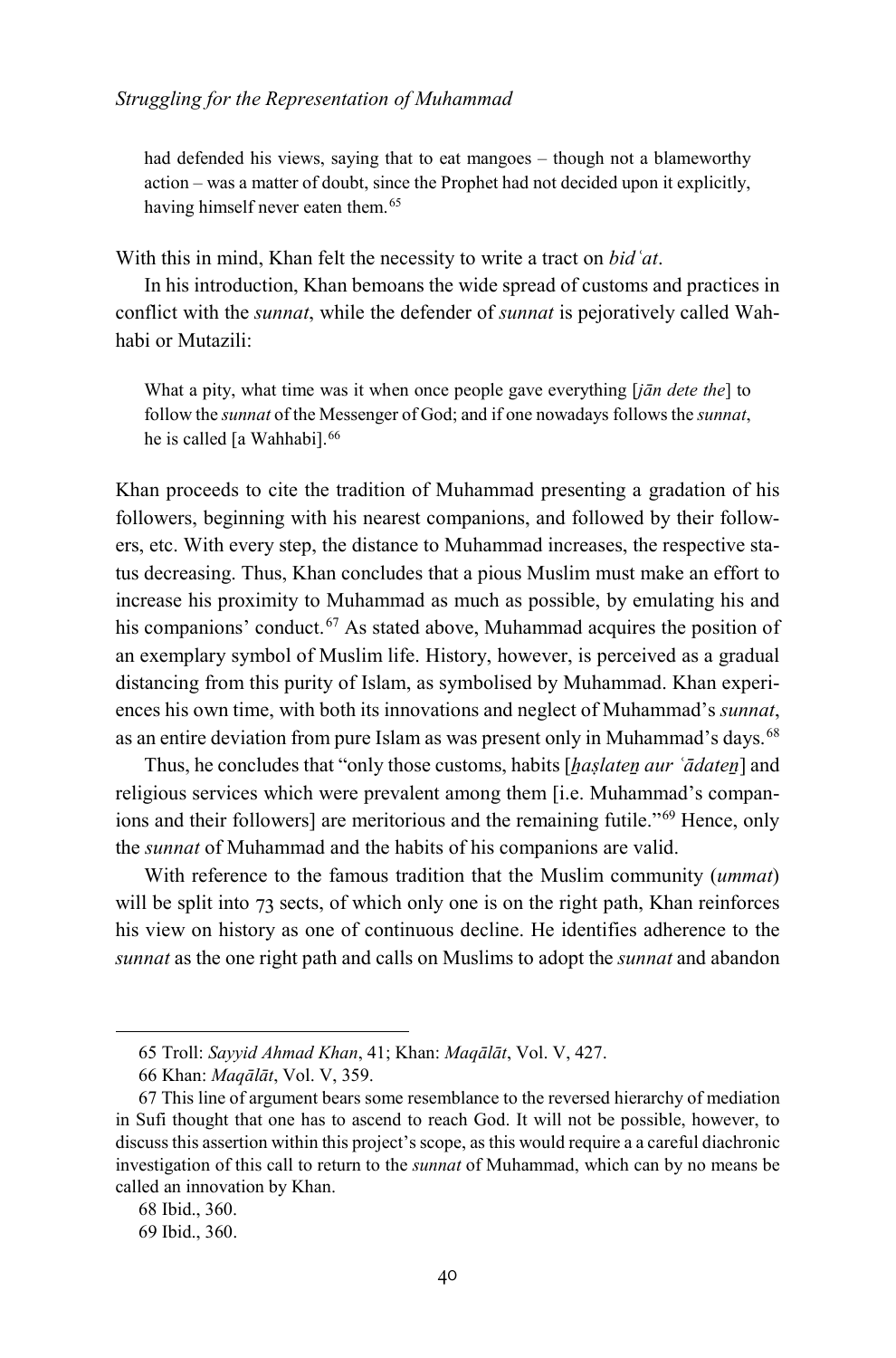*bidʿat*. In the following paragraphs, Khan aims to distinguish three types of *bidʿat*. [70](#page-22-0)

In describing the first type, Khan simply defines *bidʿat* as the introduction of anything new (*naʾī cīz*). But he hastens to add a qualification for what exactly can be described as new – for a new hat or a new pan cannot be described as *bidʿat*, as those things had existed already in Muhammad's days, if perhaps in different shapes.[71](#page-22-1) Hence, Khan defines *sunnat* as anything "which either Muhammad did himself, or ordered to do, or anything, done by someone else, which he did not prohibit, when he heard about it."[72](#page-22-2) Khan defines any religious service, custom, or habit which did not conform to the conditions described in the time of Muhammad, his companions, or their followers as pure (*ṭheṭ*) *bidʿat*. [73](#page-22-3)

The second type of *bidʿat* refers to a quantitative change of the *shariat*: even though a practice is in itself praiseworthy in front of God, if its prescribed limit is increased or decreased with the intention of gaining special merit, then this is defined as *bidʿat* as well.[74](#page-22-4) The third type of *bidʿat* refers again to practices which are themselves believed to be meritorious: when this act is fixed on a particular day or occasion and perceived as a religious service, it is equally described as *bidʿat*. [75](#page-22-5) In his discussion of both the second and third types of *bidʿat*, Khan criticises the innovation of practices which are subsequently performed as if they were prescribed and contained in the *shariat*.

Does Khan, consequently, condemn any kind of innovation? Is innovation perceived as negative *per se*? Can good innovation also exist? Khan asks in return, how can we know of any innovation whether it is good or bad? Man does not have any faculty to determine the character of an innovation, for the only potential faculty would be ratio (*ʿaql*). But Khan unequivocally denies the reliability of ratio:

According to the fundamental doctrines of Islam [*uṣūl*], it has been laid down that the people of truth evaluate the merit of any act only on the basis of *šarʿ*. By means of ratio, this cannot be measured. Thus, anything which has been ordered in the *šar* ' is meritorious and which has been prohibited in the *šarʿ* is vicious.[76](#page-22-6)

Likewise, Khan denies the categorisation of experience (*tajribah*) as a licit criterion, as experience cannot determine the merit of any act of a man that does not stand before God. Thus, the only lawful criterion can be the *shariat* because of its

- <span id="page-22-2"></span>72 Ibid., 365.
- <span id="page-22-3"></span>73 Ibid., 371f.
- <span id="page-22-4"></span>74 Ibid., 378ff.

<span id="page-22-0"></span><sup>70</sup> Ibid., 361f.

<span id="page-22-1"></span><sup>71</sup> Ibid., 364f.

<span id="page-22-5"></span><sup>75</sup> Ibid., 382, 385.

<span id="page-22-6"></span><sup>76</sup> Ibid., 408.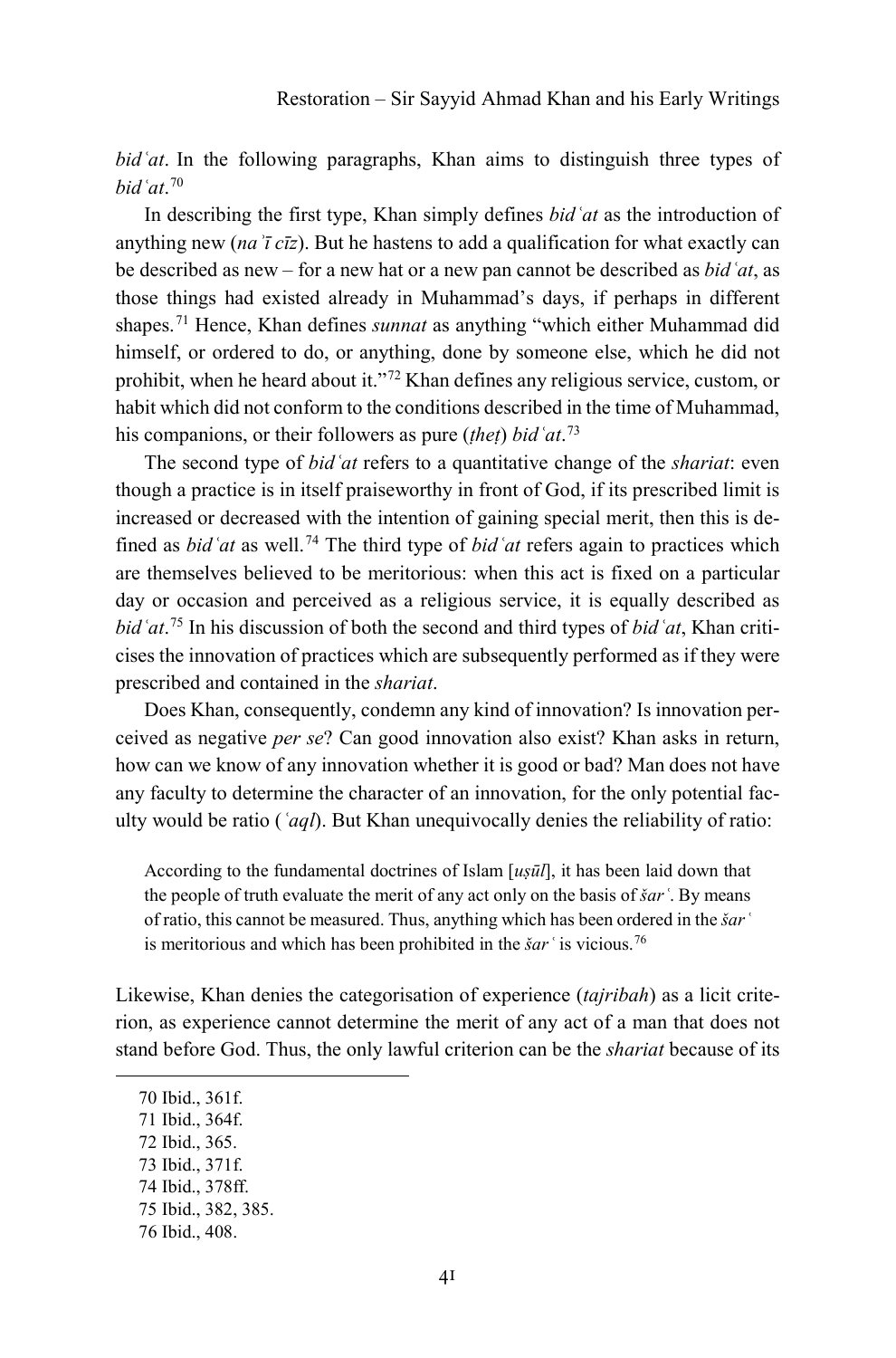divine origin. Khan perceives the *shariat* and *sunnat* (i.e. the former's lived realisation) as complete guidelines. He defines anything not comprised in them as innovation, being in itself negative, as he views the *sunnat* and *shariat* as perfect, not requiring any innovation. Still, he states that scholars are qualified to "establish practices to be implicitly contained in the *sharʿ*, […] by critically employing ana-logical reasoning to Our'an and Tradition."<sup>[77](#page-23-0)</sup>

## Conclusion

Early in his career, Khan had already developed an interest in history. In his pre-Mutiny writings, he penned two eminent historical studies, his *Ās̱ār aṣ-ṣanadīd* and his edition of the *Āʾīn-i Akbarī*. In his revision of the former in particular, his sense for critical historiography became increasingly obvious, as Troll states.<sup>[78](#page-23-1)</sup> But his early religious writings also prove a certain sense for critical historiography: in his biography of Muhammad, *Jilāʾ al-qulūb*, Khan aimed to present Muhammad's life as bereft of the various myths and legends that had spread because of the use of unreliable sources. He acknowledged the necessity of reviewing traditional sayings about Muhammad and aimed to present a biography relying only on affirmed sources. Although Khan had here already shown an uncommonly critical awareness, considering his context and time, he had not yet developed any methodology.

The three religious tracts of his early period discussed in this chapter allow us to draw crucial conclusions about Khan's conception of history. *Bidʿat* can perhaps be described as the most significant and frequently recurring concept of Khan's early religious writings. In fact, he dedicates his entire *Rāh-i sunnat va radd-i bidʿat* to the elucidation of *bidʿat*. In these tracts, Muhammad and his conduct become the central points of reference for original Islam. The past and in particular the days of Muhammad are perceived as the guarantor of authenticity. Muhammad becomes the perfect example for a pious Muslim life in any regard, which the ordinary Muslim should aim to emulate. This emphasis on individual responsibility is an essential feature of early reformist approaches in South Asian Islam, which can be traced back to Shah Waliullah. These tendencies gained greater impact with the increased utilisation of print. Religious elites abandoned

<sup>77</sup> Troll: *Sayyid Ahmad Khan*, 55.

<span id="page-23-1"></span><span id="page-23-0"></span><sup>78</sup> Ibid., 40. Yet, Troll does not specify the differences between the two editions (1. edition 1846; 2. 1852).